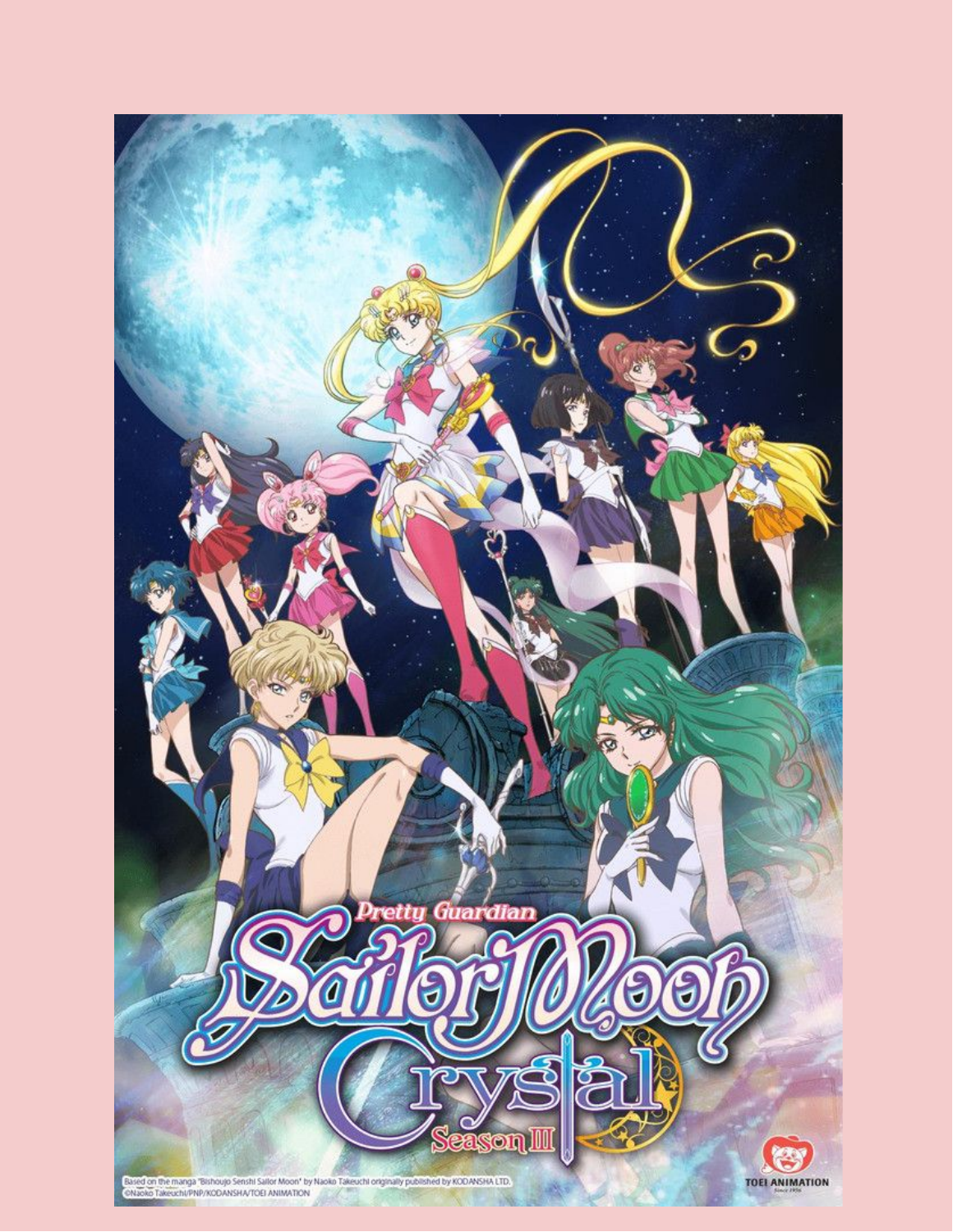# **Sailor Moon Jump**

Original Jump by WakfuAnon

Remake By NikaMoth

As usual, a big thanks to HeavensAnon (For encouraging me when I was super anxious), Red, NuBee, Dirge, lord\_slug, ir\_fane, TopHatAlthalus, Waddle, CanniVal, UsagiAnon, EpicureAnon, the IRC and thread, and of course, Digger!

Before currently recorded history, there was a golden age, ironically called the Silver Millennium. Humanity developed advanced technology and colonized other planets in the solar system. A kingdom was developed, and with all kingdoms, the need to protect them. Using the the Star Seeds of the planets, the royalty became Sailor Senshi and fought to protect their planet kingdoms. Star Seeds were the crystals that embodied the life, and perhaps existence, of the person carrying it. But while normal humans had their weak, near powerless star seeds, the senshi carried the Star Seeds of the celestial body they ruled. These star seeds were called Sailor Crystals.

The moon's Star Seed was the Silver Crystal, the most powerful star seed in the whole universe. It was a great magic amplifier. It's mighty power was at a cost--it used the intensely amplified life force of the one holding it. Too much power in one action would kill the user.

Queen Beryl of the Dark Kingdom wished to acquire this power, and so she founded the Dark Kingdom. She conquered Earth, and invaded the Moon kingdom. During the invasion, Prince Endymion of Earth was visiting Princess Serenity of the Moon Kingdom. In the chaos, the two were killed.

Using the Silver Crystal, Queen Serenity, who named her child after herself in tradition with the Moon Kingdom, sacrificed her entire life force to force out the Dark Kingdom. She then enlaced the unfortunate souls of the dead in the cycle of reincarnation on the only untouched planet in the chaos--Earth. This action was far-reaching. Every soul in the kingdoms were reincarnated.

In the same breath, she sealed away the Dark Kingdom.

These two actions, while a testament to the strength of the Silver Crystal, burned through her entire life force. Queen Serenity, ironically, did not reincarnate. She merely used the last of her strength to record her personality on a hologram to guide Serenity's reincarnation, should she appear on the Moon.

It's now 1991 in Tokyo. Schoolgirl Usagi Tsukino is about to learn that she has a destiny far greater than any mortal could achieve.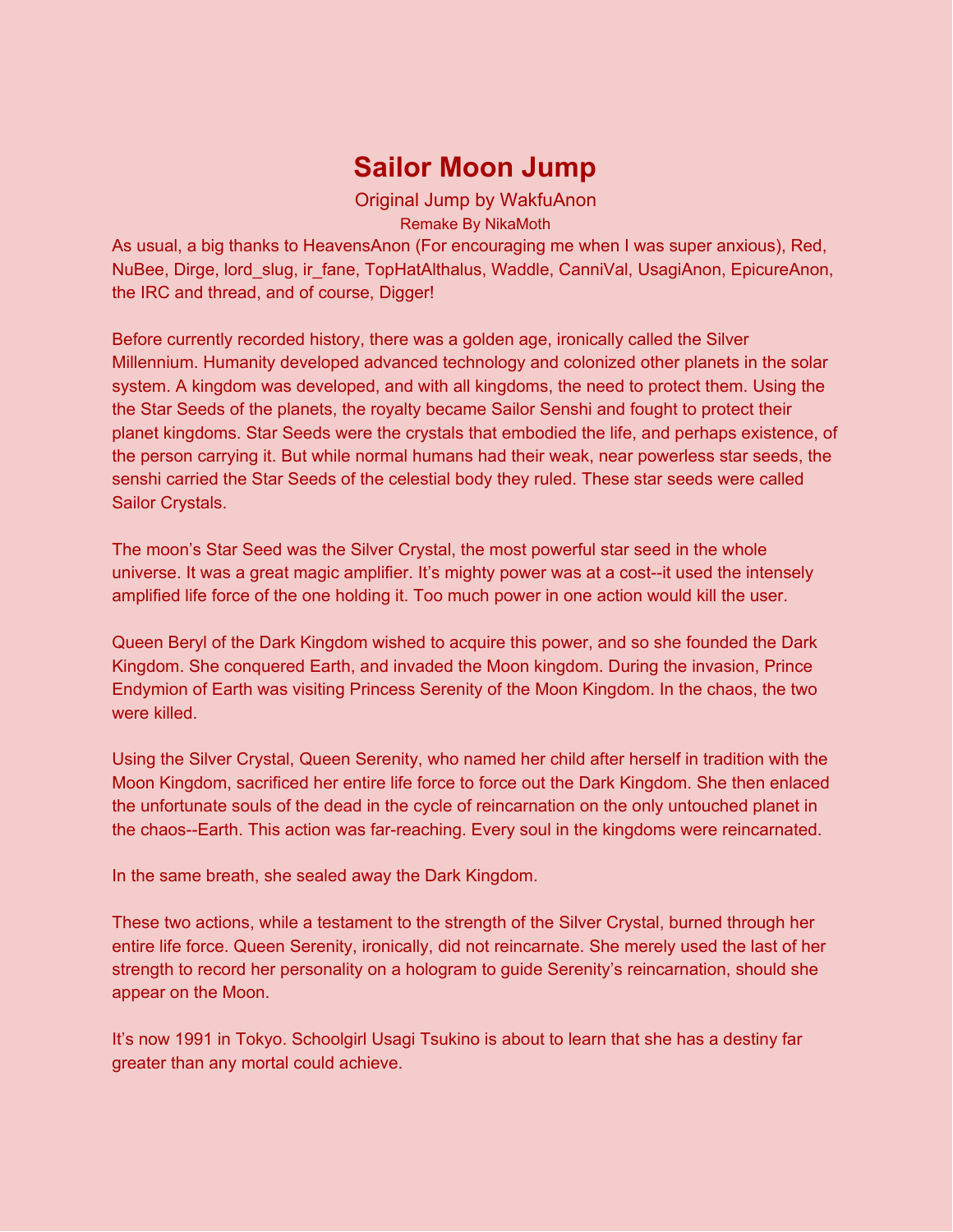Sailor Moon takes place over the course of two years. In two years, the universe itself will be threatened by Sailor Galaxia, the most powerful senshi possessed by the personification of the universe's collective evil's forces--even before it, the enemies Usagi will face as Sailor Moon will be powerful enough to kill the senshi except for Usagi herself and cause massive destruction. Usagi will then revive the senshi, with her power. This is not a low power jump by any stretch of the imagination.

The Sailor Senshi will eventually save the day, and you'll be brought back to life as with everyone else in the universe, if events proceed as they did in canon. Your journey, if you die in those canon events, will not end if Usagi brings you back to life.

You'll start in 1989, two years before the events of Sailor Moon actually happen. That should be long enough to help you prepare for the hellstorm of events that will rock Earth to it's core.

You'll be given **+1000 CP** to help protect you and others during this harrowing time. All origins will appear in Tokyo, Japan.

**Your age and gender do not matter. Choose whatever you like.**

# **Origins**

# **Drop-In (Free)**

No trace of you exists in the past. You appear at you starting location, with the deed to a decently sized house and enough money in the bank to live comfortably for about two years. You are given normal civilian clothes. While you may not have been a reincarnated warrior and you posses no dark magic at your disposal, you carry a great sense for the flow of magic in others and yourself.

# **Subplot Sense** (100 CP, free Drop-In)

You seem to be able to tell what places to avoid if you want peace, and what places to go to for a bit of excitement. In other words, you can just sort of sense the monster of the week. You also carry a touch of awareness for the personal lives of the people around you through the power of observation. Perhaps you, for example, noticed that someone ordered some fattening comfort food aside from the salad they typically eat, and their eyes seem a little red and puffy. You can deduce that something bad happened to them through that observation.

# **A Future Friend In Need** (100 CP, Free Drop-In)

When you do a kind deed for someone, they'll very much remember it. They'll always be cheered up immensely if you helped them with their groceries or ate lunch with them when they were lonely. Moreso than if anyone else helped them. Perhaps if you were nice enough, you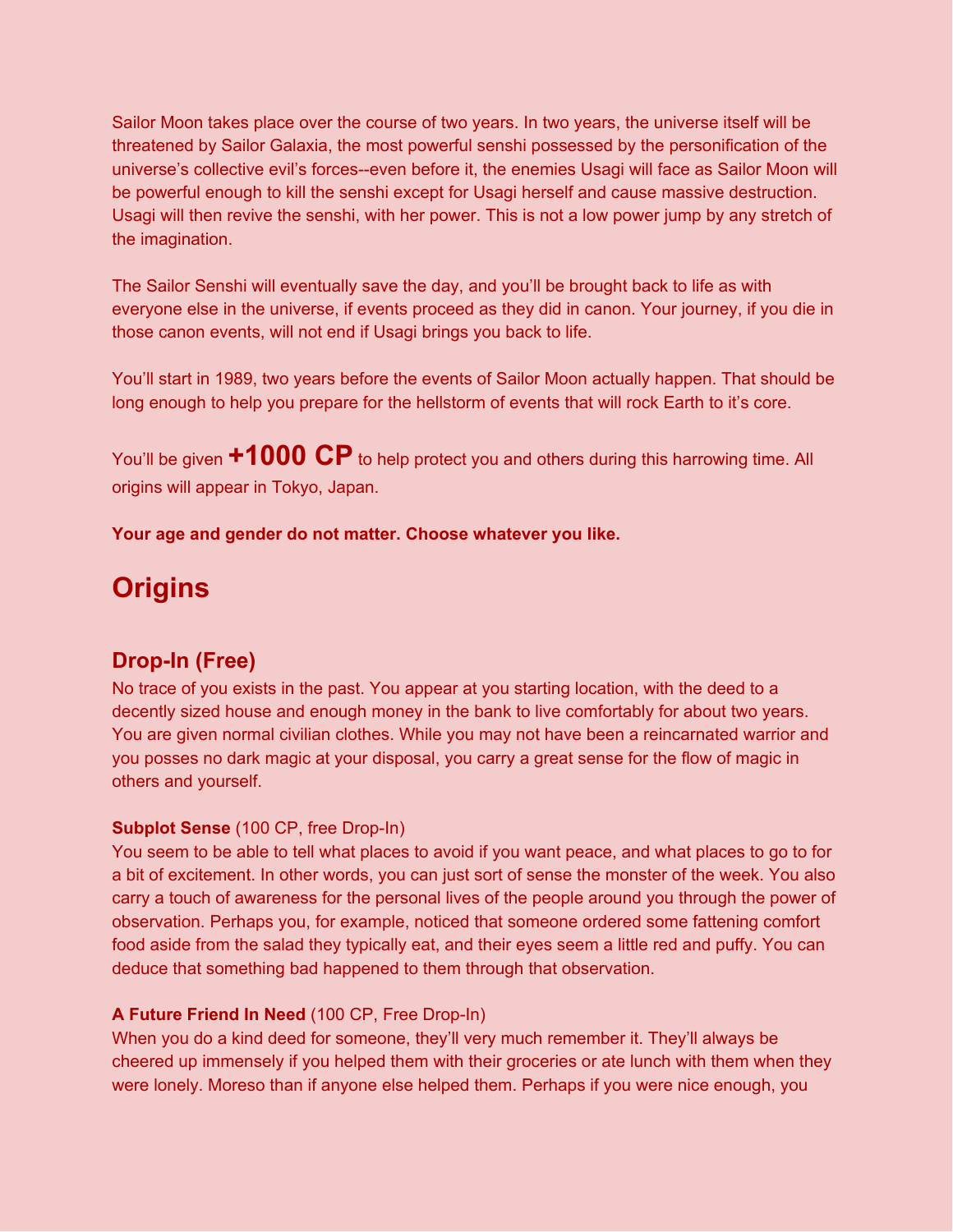could help them warm up to you through your actions. Favors alone won't make people instantly see you as their best friend, but your deeds will warm their hearts to you.

#### **High Score** (200 CP, discount Drop-In)

You are a whiz at video games. Your fingers, concentration, and reaction time are blessed with a kind of skill that Usagi can only dream about. You just cannot get overwhelmed easily by the massive flow of information on screen, as you can filter through it all to find what's important for you to react towards. The very hardest mode in games are only enough to keep you challenged but entertained. You'll have to come up with self-imposed challenges to make things difficult for you. Perhaps you could apply this information-filtering skill to other situations.

#### **Study Group** (200 CP, Discount Drop-In)

Sometimes you'll need to study hard for a task at hand, whether tackling entrance exams or you need to figure out a tough riddle. Or maybe an experiment didn't turn out as predicted and you want to figure out a possible reason why it didn't. When you gather your friends together for group study or a brainstorming session, you'll find that any plans you make during these meetings are better than plans you made on your own. You can also learn things at a quicker pace than you were if you studied alone, and your friends will also learn things quicker. Two heads are better than one--it stands to reason that more than two heads is even *better.*

#### **Ahahaha, Nope!** (400 CP, Discount Drop-In)

You are quite aware of the flow of magic and energy in your body and how it's functioning. If something was messing with that flow, you'd know instantly. This awareness also enables you to attempt to shut off any attempts to magically drain you, and to become aware of said attempt to steal it. Magic items trying to steal your energy, whether mana or general life energy, can be shut off under this perk.

#### **Energy Sense** (400 CP, Discount Drop-In)

Mana. Ki. Prana. Life energy. If it's a power that rests in a living being, you can sense it. You can detect someone's hidden potential in any skillset or magical power you posses. You can sense when someone has a hidden strength to them, unknown to even them. You can also sense when great bursts of energy happen within a distance around you similar in size to a large city. This includes dramatic flashy fights involving the slinging of spells. This sense can eventually be extended to reach to the edges of the Solar System.

#### **Untouchable** (600 CP, Discount Drop-In)

You did not originate from a world where magic existed. There was only physics in your world. It is for this reason you are aware that magic and physics are just two different forces at work in this reality. Magic may manipulate physics, but it is a separate force entirely. This power erases magic in a small zone around you, leaving only the presence of physics. You can outright nullify all supernatural forces around you in a three meter radius for ten minutes once a day. Anyone slinging magic at will find their blasts fizzling when they enter this zone. Your powers, however, are not affected.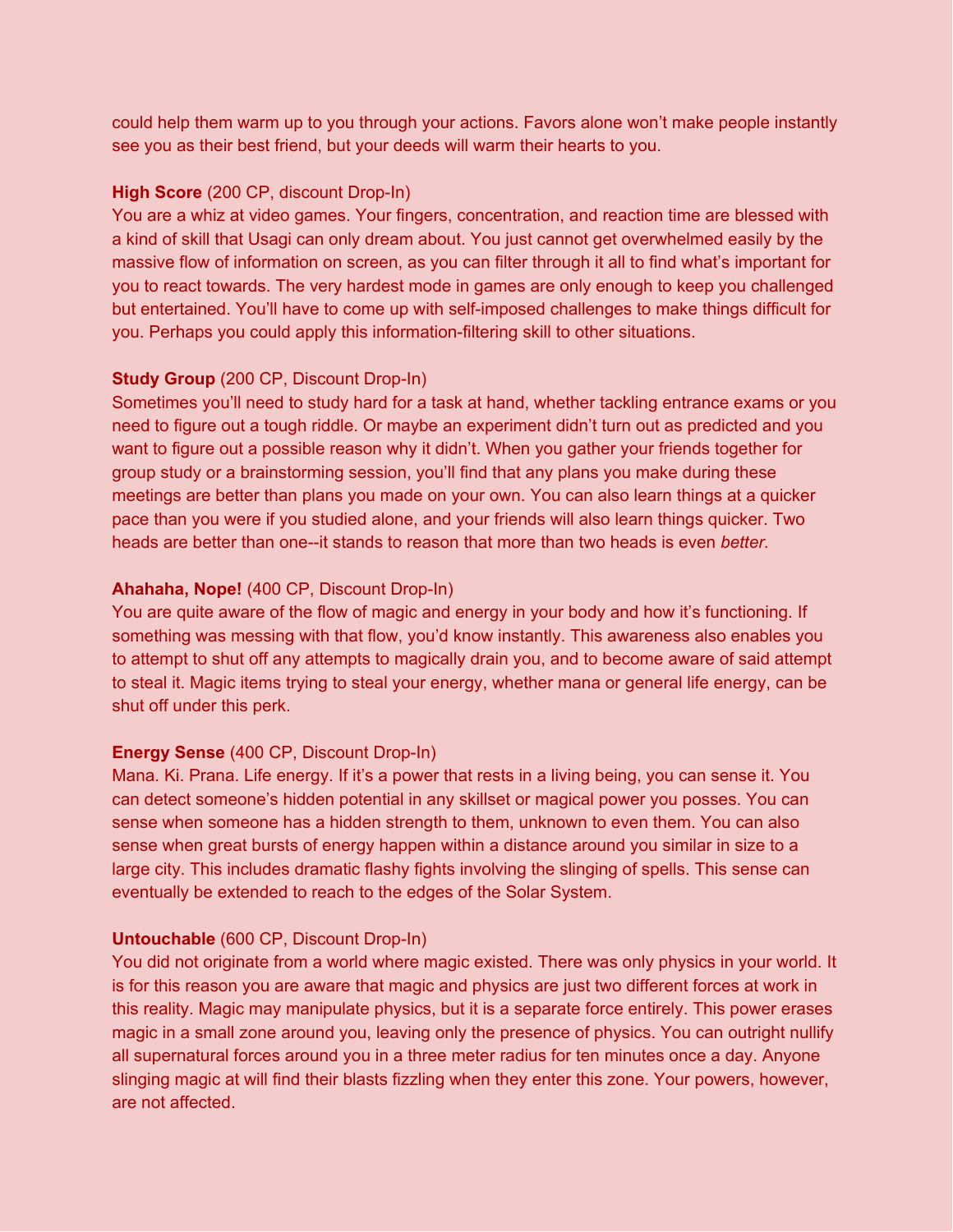### **Starseed Awakening** (600 CP, Discount Drop-In)

Within you is a great power. The power to take an ordinary Star Seed and blossom it into a flower of glory just below that of a Sailor Crystal's. You have a supernaturally powerful ability to bring out anyone's potential with a reasonable amount of personal magic-assisted teaching. This act allows them to gain powers based on their personality and who they are. A fiery person could gain fire powers, a statistician gains the power to manipulate probability, a cat gains the ability to defy physics, ect ect. It is up to you to define the limits of these powers, but these awakened powers are initially weak. Training can help someone increase in power. This power also grants the recipient a human form, if they lack one. Or, if you wish, you may instead wish to help add to the glory of a Sailor Crystal. You may grant a one-time power-up to someone with powers other than the ones granted by this perk, but if you use this ability, you cannot grant them the powers this perk gives someone. This power cannot be copied without a means to emulate parts of the Awakened Person's soul you wish to copy.

You may not steal an Awakened Person's power without their full consent, and threatening or coercing or mind controlling them into having them give you their power does not count as consent. Eating a person or ripping out their soul does not count as consent.

A person can only be Awakened once. Comes with optional magical girl transformation sequence if you wish.

# **Sailor Senshi (200 CP)**

In the distant past, you were a great warrior who fought to protect your planet, but you also had a duty to protect Princess Serenity. Until Queen Beryl invaded the moon, and you were killed in the scramble to protect the Princess. You are given a Sailor Senshi identity. You have a transformation stick to transform you into your Senshi uniform. You may use this origin to replace any of the Sailor Senshi except for Sailor Moon. You shall gain their powers, attacks, and items. Otherwise, create an identity and think up a starting set of attacks. Jumper's gender matters little. They may import an outfit of any clothing type if they do not like the Sailor Uniform.

Here is a sample set of powers and Sailor name, which you may take if you do not wish to make up a set of powers and name. You may name yourself after any celestial body in the solar system or deity, such as Sailor Asartre from the Sailor Moon Musicals, and theme yourself after it or it's namesake. You'll get a power up sooner or later in the jump and you'll get extra attacks, but those are for you to decide. Use your best sense of judgement in this case and remember that the Senshi are powerful warriors, but are not invincible.

#### **Sailor Eris**

**Chaos Flechettes** – A set of energy darts thrown from your hands that confuse enemies that they strike. Those hit by them find their sense of balance to be disoriented, and it will take great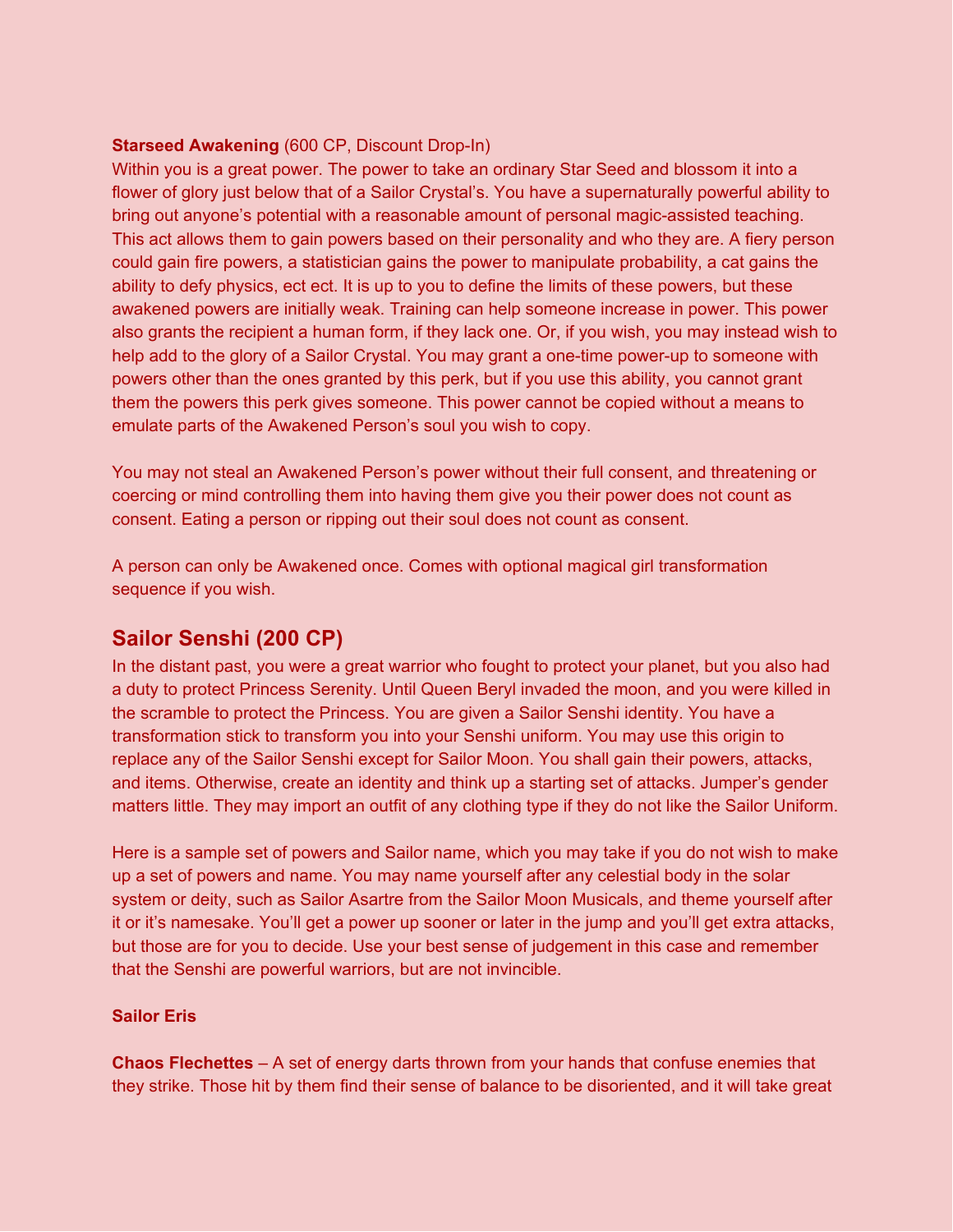effort on their part to regain their balance and correct their swimming vision. Headaches will wrack them too, and they'll feel nauseous. These darts pack a punch, and could probably knock a normal human down with their power.

**Golden Apple Star** -- Can only be used once per fight. A sort of "finishing move," which you use by miming a slingshot with your hands. An apple-shaped ball of energy flies at the opponent and explodes, affecting any enemies within a 5-meter radius as if they had taken a direct hit from a flashbang. The affected target's body begins to quiver with uncontrollable energy--were your blast strong enough, it could overload their body with energy and make them explode on the spot. However, this is some power-ups away--right now, the target just quivers with energy and find that any attempts to use their powers ends up getting explosions in their face or find their body exerting itself to damaging extremes. This also is a powerful move that can really hurt people.

These attacks are only usable in your Senshi form (during the jump. Post-Jump you don't have to transform), which is activated by holding up your Transformation Pen and shouting "Eris Power, Make Up!" You can also survive in open space when transformed, no awkward, clunky space suit required.

A Senshi's powers are unique to them, and other senshi will have different powers

#### **Catch That Daimon!** (100 CP, free Sailor Senshi)

You are an almighty planetary soldier, with great power. It is only natural that you will have to chase your enemies at some point. Much like the ever present stars and moon, you will follow their flight until you catch them. Your legs never tire and it will take effort for your enemies to lose you as you accurately predict their movements.

#### **Flying Leap** (100 CP, Free Senshi)

Superman, in his original appearance, could not fly, but he could leap over entire buildings without even taking damage or suffering pain. You can do the same, swiftly jumping from your high place and landing perfectly on your feet or enemies, if you're inclined. You can also do the opposite--jump across the gaps of buildings or jump out of the way of huge blasts. You can land perfectly, without stumbling. This perk will not save you if you are knocked from a high place. Only if you jumped of your own volition, and from a reasonable distance. Jumping from a helicopter or airplane without a parachute remains a bad idea.

#### **Hit Me If You Can** (200 CP, discount Senshi)

You don't trip easily. You dodge and sway with the grace of the planets as they orbit and wobble, only to right themselves once more. Your reflexes are instant and quick--you can anticipate most attacks to avoid them.

**Affinity Sense** (200 CP, Discount Senshi)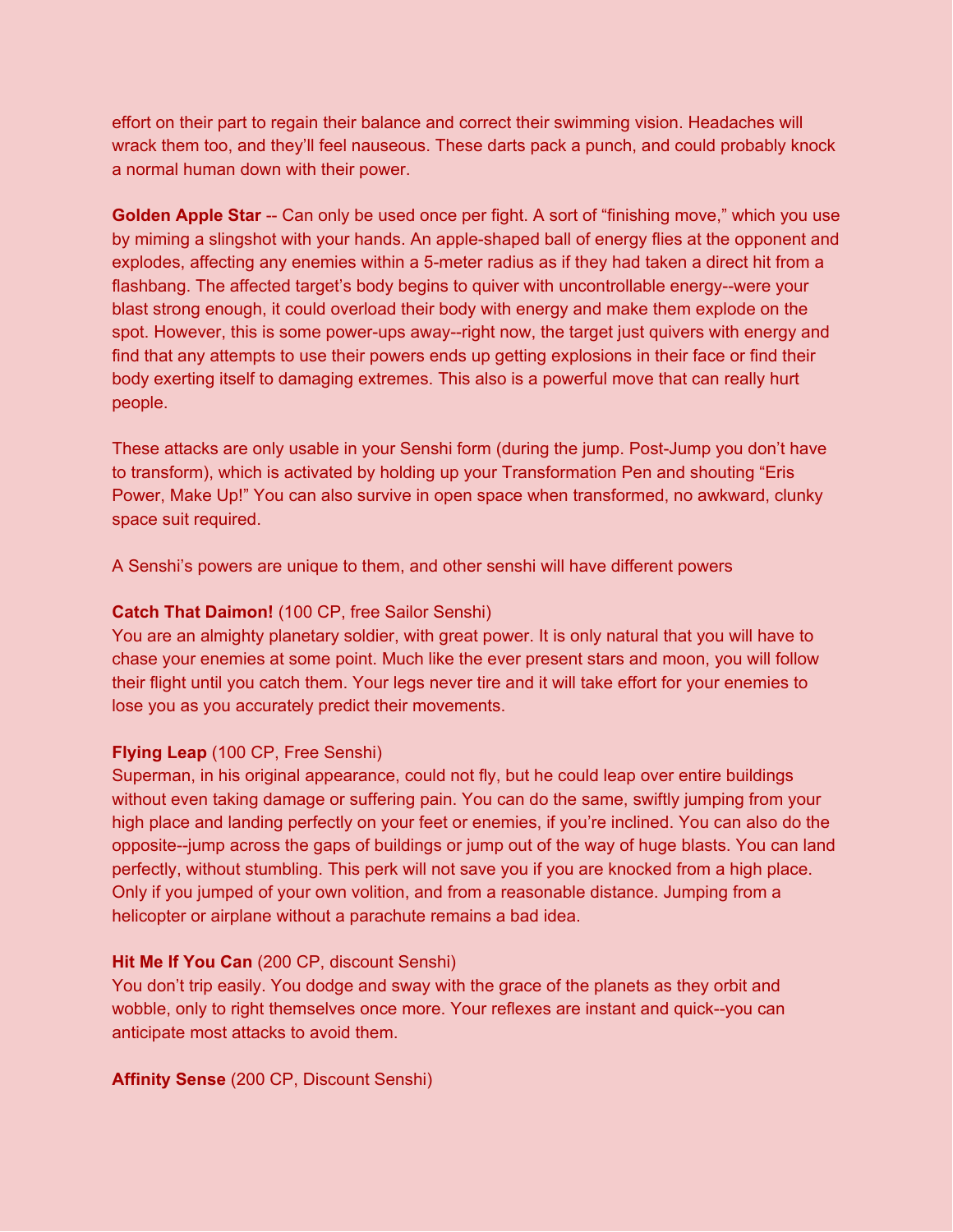You are a soldier of your chosen celestial body, and with that celestial body comes a sense for a certain element or concept. For example, if one would be Sailor Eris, they could carry a sense for detecting locations of great instability or able to discern emotionally charged situations, as they have a chaos sense. If someone carries a sense for water, they could sense breaks in the water pipeline underground or tell if a body of water has been tainted, magically corrupted, or polluted. If one is not a Senshi, they may choose an element to carry a sense for.

#### **Sailor Teleport/Planet Attack** (400 CP, Discount Senshi)

The Sailor Soldiers had to teleport across the planets at a moment's notice or scout around a world. A spaceship was too cumbersome to use. Having at least five people all hold hands in a ring, you may teleport and/or fly together as far as the span of the Solar System. As you fly, you are protected by a glowing shield that can take powerful hits. You may use this as a magical ramming attack, if you wish. This teleportation can only carry people, and when scouting it moves around a continent in less than a day.

#### **Sonic Emissions** (400 CP, Discount Sailor Senshi)

Your hair accessories are blessed with a power you can replicate, with some effort--when distress grips you, no matter what, any scream or cry you emit will send out sonic shockwaves through the air. Your loud voice is amplified to earsplitting levels--but you'll be immune to it. Your enemy, however, will suffer painfully.

#### **Sailor Castle Cannon** (600 CP, Discount Senshi)

While the Silver Millennium was an era of peace and prosperity, its architects were not complacent. They knew some day, that peace would be threatened. While their plans to prevent the fall of the Silver Millennium ultimately failed, their efforts were great. Within the Sailor Castles that orbit the celestial bodies, a great superweapon slept. You have the keys to that superweapon, literally. You may summon up a key with the symbol of your planet, hold it high in the air, and shout "**Mighty Discordia Beam!"** to summon a great beam down from the heavens. This beam incinerates all within it's path, except for you and your allies. Note that any nonmagical innocents caught in the blast will also die, and this will cause much collateral damage. You may replace "Discordia" in the summon phrase with your Sailor Castle's name.

Drop-Ins have a satellite in the planet's orbit that shoots a beam with the same power, Mysterious Protectors also have a castle, Villains posses a powerful spell with a similar effect.

#### **Ultimate Ability** (600 CP, Discount Senshi)

The star seeds that sleep within the Senshi are the star seeds of the planet themselves. These star seeds have power fitting of a celestial body. You may call upon the maximum limit of this power, manifested in a powerful ability fitting their element. Sailor Eris can call upon the chaos of their domain to manipulate probability. While this grants a 10% greater chance of your endeavors succeeding or your opponents' efforts failing at any given time, you may also, once per day, guarantee the success of a single-target attack you make or guarantee that you dodge such an attack. Someone with an affinity for nature could call upon the powers of nature and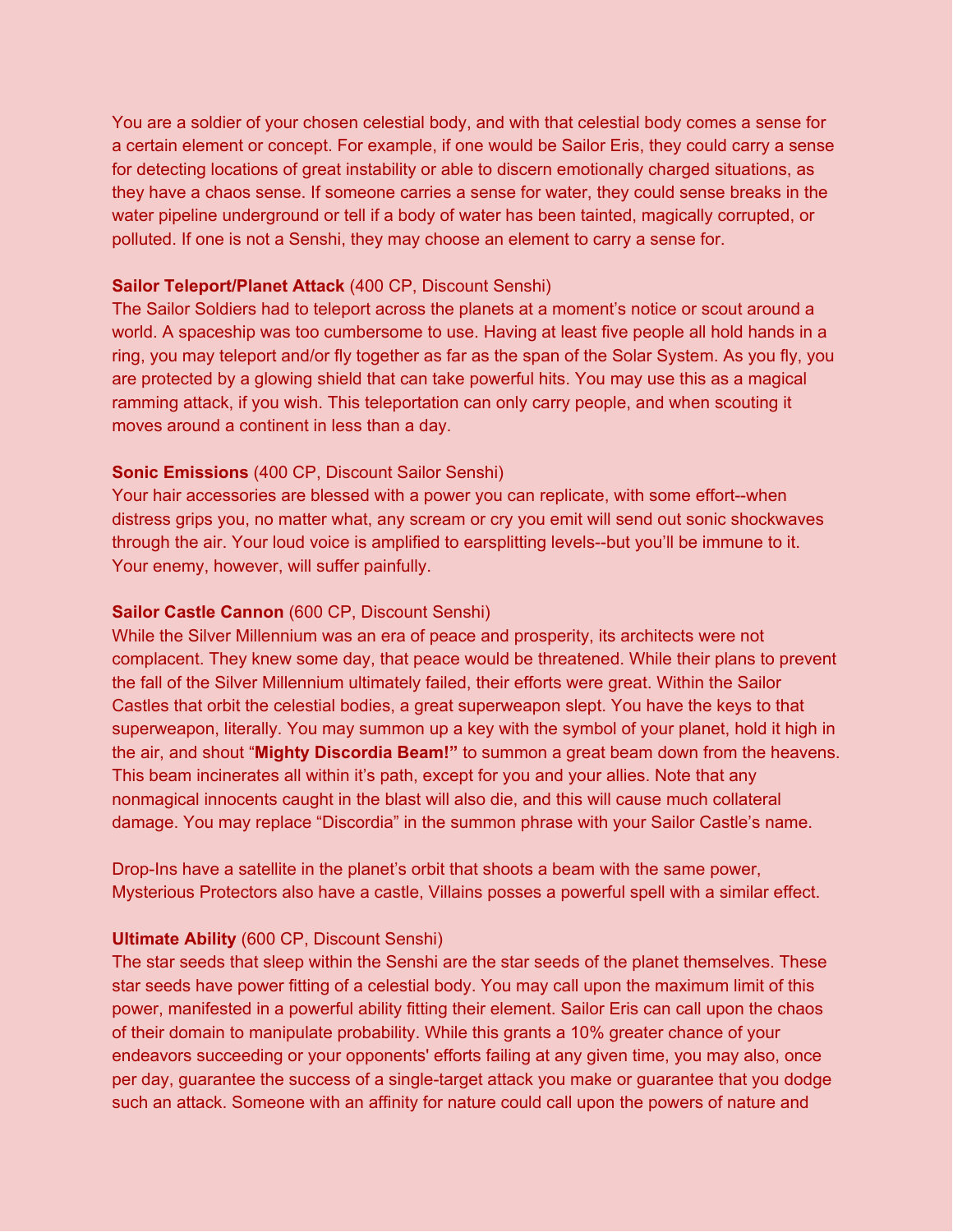strike down a storm of lightning, or someone with an affinity for love could blast a powerful chain of hearts at someone.

# **Final Hour Form** (600 CP, Discount Senshi)

You may call upon up to eight allies, companions or otherwise to lend their collective power to you, temporarily empowering you to create a super version of your current form. This "power" is the collective sum of their strength, magic, skills, and other forms of power on top of yours. This is a temporary power up, lasting only for a single, dramatic fight. Once per month, you may use this power. This must be given with their consent, and the allies giving you the power must be near you to give their power to you.

This new super version of you is a powerful form with a brand new design, and vary wildly in appearance depending on who is donating the power. If a giant monster gave you it's power, you could find yourself taking a monster-like final boss esque form, for example.

# **Mysterious Protector (Free)**

Much like the Sailor Senshi, you were also the reincarnated royalty of one of the colonized planets of the Solar System. The planet you ruled was not as prosperous or technologically advanced as the others. But even in your relatively small kingdom, there was little to worry about in the Silver Millennium. The poor never went hungry or uneducated, and the sick were adequately treated and cared for. Such is an attestment to the prosperity of that great age. Your planet's star seed was not as strong as the other Senshis'. But that's normal. Not all star seeds are equal in strength. However, you threw all your might and effort into protecting your planet. You substituted raw power with wits, stealth, and caution. When the Dark Kingdom came to your doorstep, you did not go down without a fight.

You are not a warrior, but a savior. When all seems lost, you appear as a protector.

Once you've gained a power up in this jump, you may transform into an armored form wielding a weapon of your choice, imported or not. This armor is fairly resistant to magic and hits--the sword is as sharp and unbreakable as diamond.

# **Thrown Roses** (100 CP, Free Mysterious Protector)

You have a good aim with anything you throw, and you can hit certain sweet spots to make it hurt. Anything you throw at someone (like a thorny rose) will sting hard enough to snap the target out of concentration, and maybe draw blood. Anyone hit by these projectiles, will, optionally, be forced to divert their attention to where your projectiles came from. These projectiles can be anything, but they won't exactly seriously injure anyone if you apply this perk to the projectiles. Good for a distraction or dramatically announcing your presence.

**With Grace and Dignity** (100 CP, Free Mysterious Protector)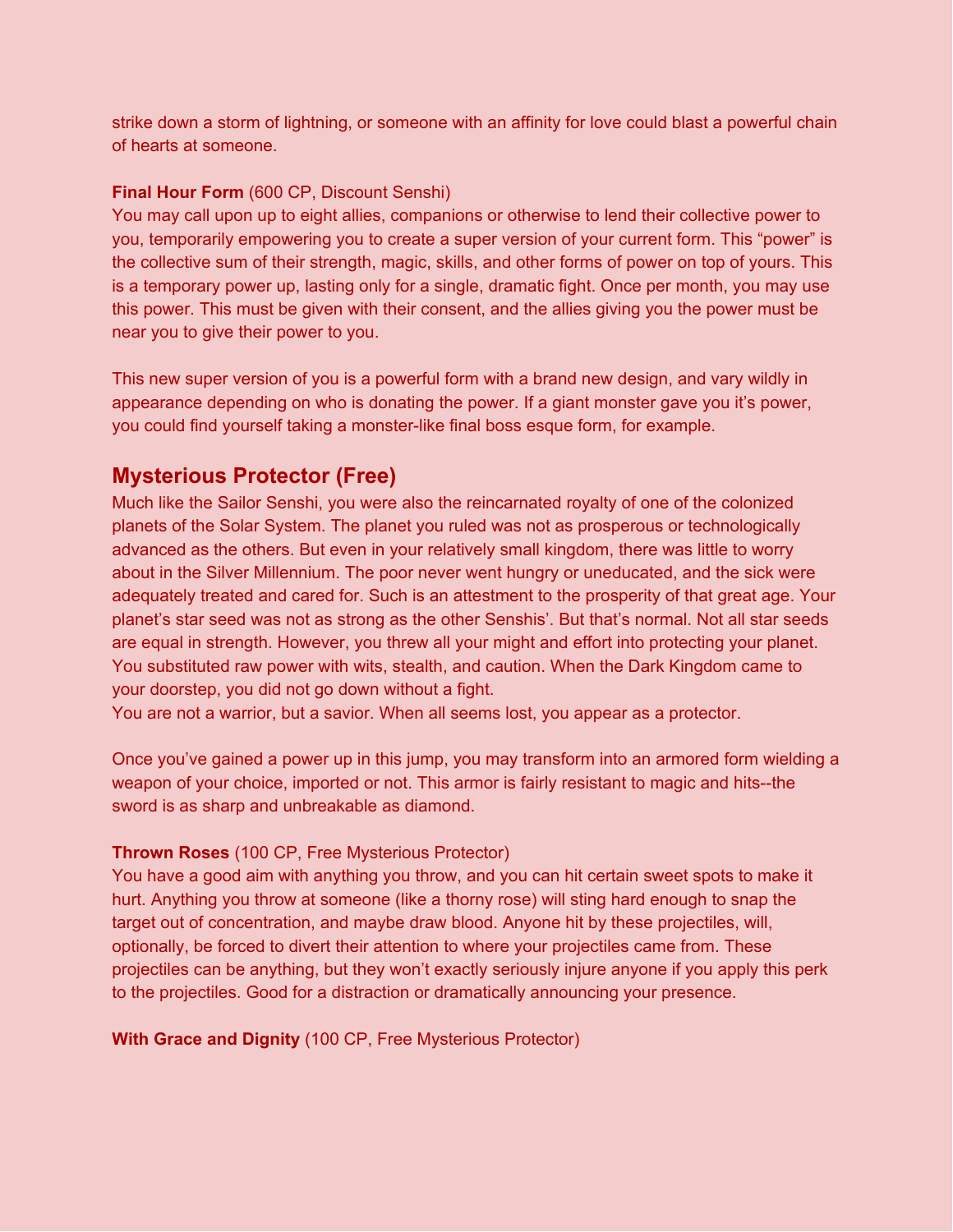You have acquired a practiced skill for grace and stealth. You are a mysterious protector of the night, and it has given you its boons. You walk light on your feet, with expert grace. Your feet make no sound, and the trace they leave, little. The night envelops you like a dark cloak.

#### **Psychometry** (200 CP, Discount Mysterious Protector)

You were born with a rare gift. You have a sort of 'touch' empathy, able to sense people's feelings and see a transmission of images in their mind through physical touch. Feelings and images will fill your mind. Intent and coherent thoughts are beyond your senses, however. You can also heal minor wounds, and you can give people minor shocks. You may also stabilize dying people, but such an act will stress your body.

#### **Dramatic Appearance** (200 CP, Discount Mysterious Protector)

You know when to sneak up on someone and you intuitively know know when you can burst in at most dramatic and inconvenient times for your foes! You may render yourself almost undetectable by your foes, until the perfect time arrives and you can burst in to save the day! You could set up sneaky traps and find the right time to make your move, with this perk. Your instincts lead you to pick the correct routes to hide your presence and can control when you appear, as long as you plan to reveal yourself to the person or group you're hiding from at the end of the whole plan.

#### **Destiny Sense** (400 CP, Discount Mysterious Protector)

Fate has been likened to a grand play, of which every person is only but an actor in a small role. You know that first part is true, but you also know that the second part isn't. Some people are just more important than others in the grand scheme of things. You have a sense for those who fate has chosen to play an important part in the cosmic design. This sense extends to those who aren't quite human, such as other Senshi.

#### **Guardian Sense** (400 CP, Discount Mysterious Protector)

Some say there is an invisible red string connecting lovers. To you, there isn't just an invisible red string connected you and your lover, but rather a multitude of colorful strings connecting you to everyone you've shared a bond with. You are connected to those you have a bond with, and can sense when they're threatened or in peril, even if you don't know how. You were a guardian of a planet, and now you are the guardian of your friends.

#### **Look Out!** (600 CP, Discount Mysterious Protector)

You are a walking miracle for the vulnerable. You'd rather let yourself get hurt than anyone else. That's the job of a guardian. You won't let those you protect become harmed. No matter what. You can pull the entire force of a blast towards you, no matter how many people would get hit.

However, the consequences could be dire for bigger blasts. Can your body really handle the full, concentrated force of a world-shattering blast? You can pull it all into you...but can you really survive that? Take caution with this ability. The power of friendship and love can mitigate the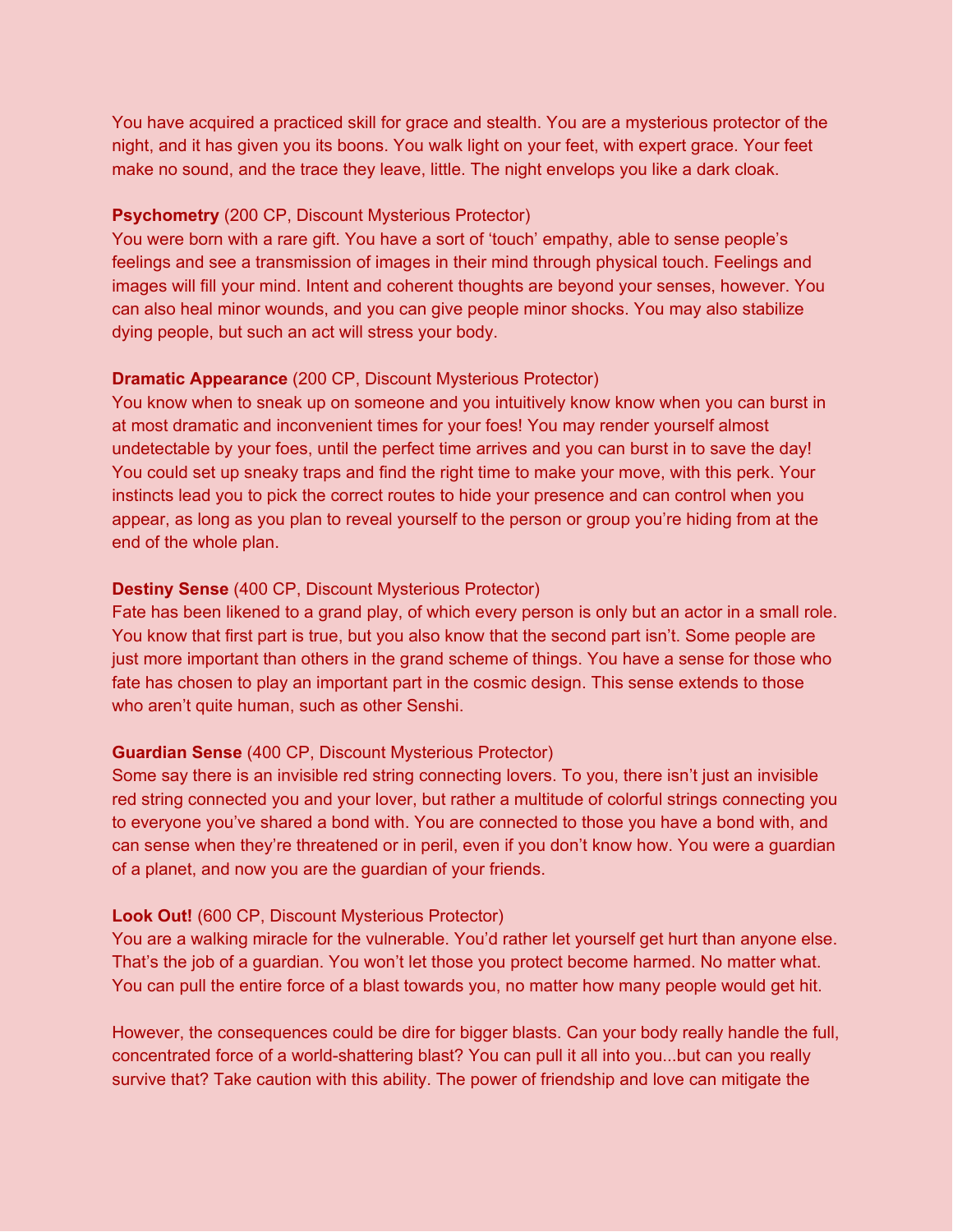damage to a degree but...do you really want to risk it? You have some value in this world, too. It would be a shame if you died through self-sacrifice.

#### **The Power of Bonds** (600 CP, Discount Mysterious Protector)

Your love and affection is an empowering force that lets you protect your friends. When your friends are at your side, you feel far more powerful than you could be, alone. For the people you'd die for, you become almost godly in strength.

When your friends become distressed or are thrown in mortal peril, you enter a near powerful superform. You can shrug off hits that could usually knock you into a wall, and getting run-through by spears doesn't phase you as along as they avoid any vital spots. You slice through enemies like hot butter as you fight to keep your loved ones alive and safe. A guardian protects.

# **Villain (200 CP)**

Through science or magic, you have much power. But you need the fuel to power your means, and you have found this fuel through life energy. However, as this is life energy, the actual extraction process is dangerous to living beings. You will come into conflict with the Senshi down the line for this reason, as they are the only individuals that can break free of the grips of your technology.

# **Not This Again** (100 CP, Free Villain)

You're the villain--of course you're going to lose at some point. You can tolerate setbacks. You've got no time to get angry over every minor plan that gets squashed. Frustration from failure, whether yours or a minion's no longer rules your mind, and you have the patience needed to plow through your mistakes.

# **Energy Draining Devices** (100 CP, Free Villain)

Your studies into the flow of energy has given you energy stealing technology. You can create small, energy stealing devices that can be passed off as regular mundane objects. To drain someone's energy, they must use the item of their own volition. This can include conning them into using it. You can also implant weak brainwashing features into these items if it fits. So for example, it's entirely possible to make a CD or music file that drains someone's energy when they listen to it, that could also help turn someone to you side. You may gather energy from afar with these devices as long as long as you are on the same planet as the person using them.

#### **Revivification** (200 CP, Discount Villain)

Your talent with energy manipulation has given you the power to snatch those from death, even if only temporarily. By feeding energy into a recuperating or lifeless body, you can either animate it or accelerate its reawakening. Someone who might take three days to recover from their injuries can be brought back in a matter of hours via a constant flow of energy, for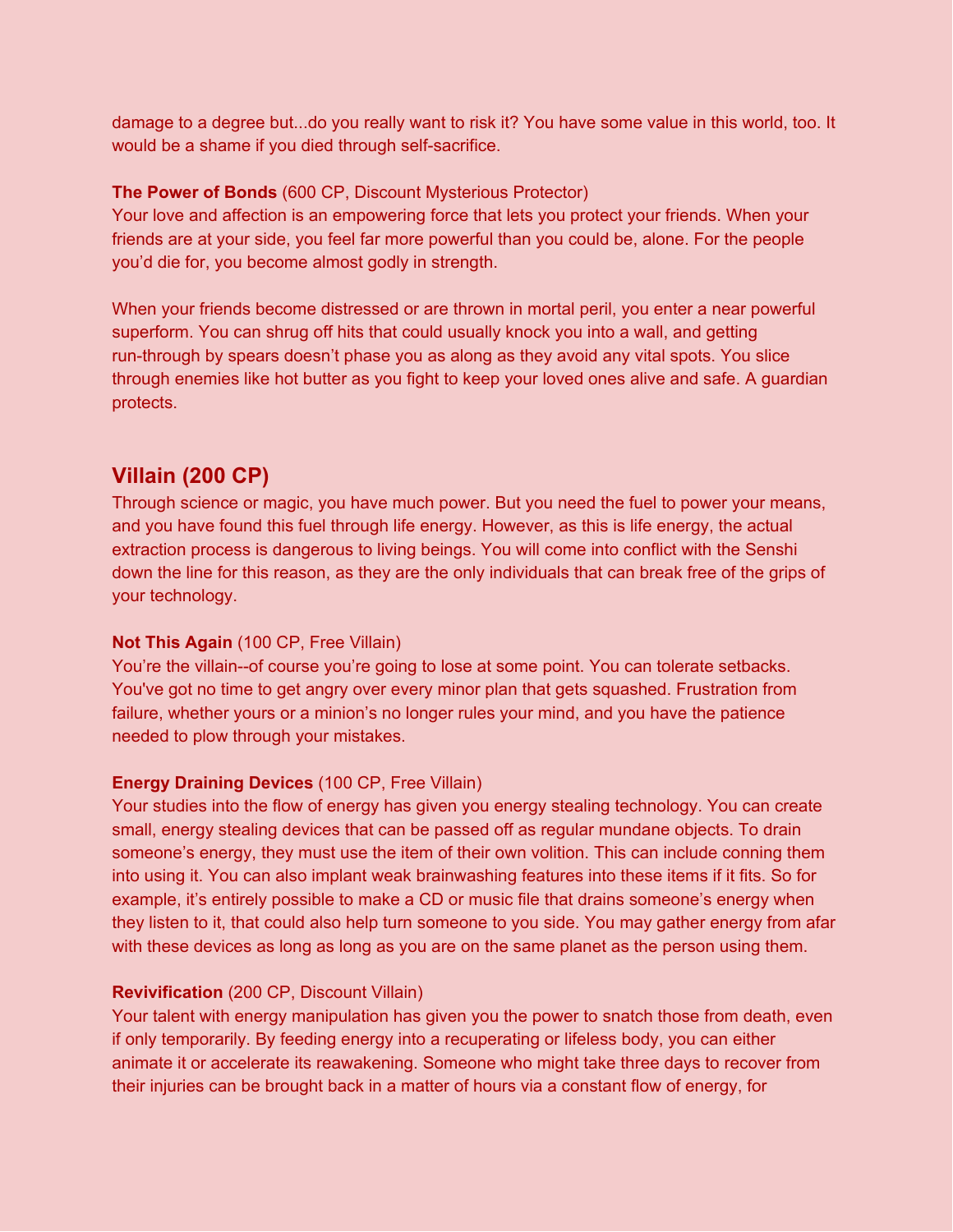instance. But toeing the line between life and death requires a price. To animate one lifeless body for a day through this method requires the use of energy from multiple people.

### **Daimon Egg Production** (200 CP, Discount Villain)

You need monsters and minions to fight for you, and using your knowledge of biology and energy manipulation, you have a solution. You have created Daimon eggs, and within lies the untouched embryo of a monster. Curiously, they require a physical host to fully reach maturity as the being inside them also needs a basic template to grow into, determined by the host. Thus, any Damion egg that merges with its host will create a Daimon based on the host. You may let these eggs lay dormant in the host until you wish to trigger their awakening. Purchasing this perk once will let you choose between having Daimon eggs make a host from mundane objects (Active magic flowing in the object appears to kill the infant Daimon inside) or sentient beings. You may purchase this perk yet again to buy the other choice. You may improve upon your Daimon with research with time, if you wish.

### **Corruption** (400 CP, Discount Villain)

When humans are at their lowest, they are capable of doing the greatest of evil deeds. Only capable, though. Some of them need a small push to let the negativity truly overtake them, to release them from the chains of restraint. When you find an average human being with serious mental and emotional baggage, you can enhance the negative feeling in their hearts through awful visions. These will lift them from anything holding them back, and they will turn on their allies and friends. They will act selfishly and callously through your influence. Perfect for sowing discord among your enemies.

# **Power Granting Deal** (400 CP, Discount Villain)

You may grant a portion of your power and some of your powers to up to eight willing people at the same time, if you wish. This power is connected to you, and you may take it back any time you wish. However, your power will decrease the more power you give someone. You may also share your powers or other forms with people, but until you take them back you will lack the power you gave. You may, for example, give someone your fire powers or part of your vast wells of magical power or give your excess energy to someone to empower them.

#### **Possession** (600 CP, Discount Villain)

Your power of to slip into the mind of others and assume control is something to be feared. You may, either through sending your dark energy or directly sending your spirit into their mind, possess people. People at the height of despair are more susceptible to your possession than others. You can see through their eyes and even access their memories and feelings as if they were yours, if you wish. However, you may be resisted and even forced out if the person is sufficiently strong enough to do so.

#### **Star Seed Extraction** (600 CP, Discount Villain)

Through great magical study or maybe a deal with a higher power, you have acquired the ability to rob someone of the very thing allowing their existence--a star seed, what one may call a soul.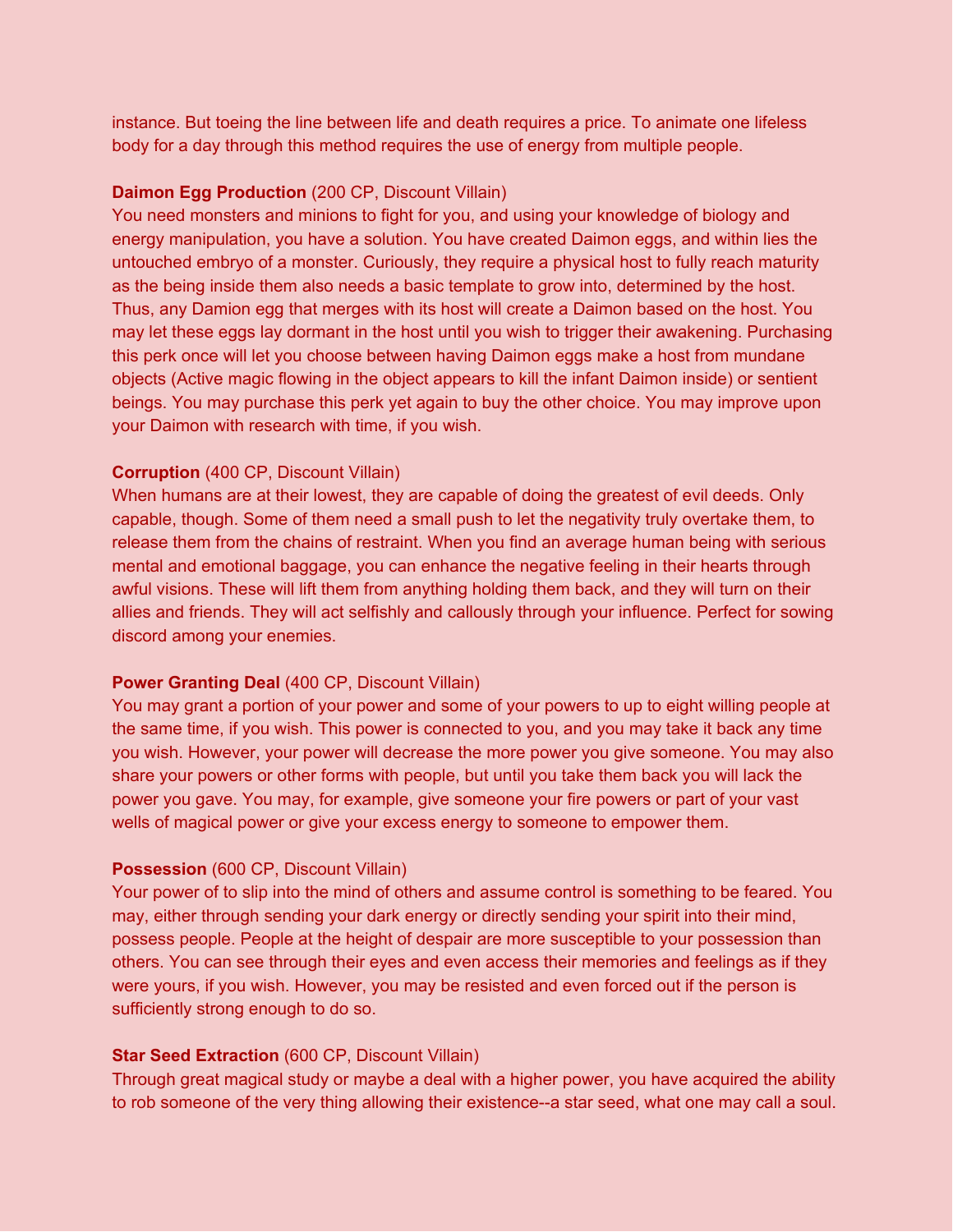You understand the flow of the energy, and what gives a star seed the ability to project a physical body to protect itself from the corruption of the outside world. You can now rip out the star seed of someone, and use it for your own gain. When you blast someone with a special ray, A flower will bloom from the person's forehead. Their star seed will float out for you to collect. You could use a star seed to empower yourself, create a powerful, sentient and intelligent minion out of this star seed, or use it as a great power source. Minions created with star seeds take time to create and form, and will in some way resemble their previous incarnations. Through personality, looks, or both.

However, the stronger the soul, the more the victim can resist these blasts. Please see notes for further elaboration on what happens when someone has their star seed stolen.

### **Last Chance Fusion** (600 CP, Discount Villain)

As a last resort you may combine your essence with a willing person's. This will combine your powers as you become something greater than the whole, great, powerful, and big. If one or both of you are injured at the time of the fusion, your wounds heal as the fusion process creates a separate body out of both of your old ones. However, if this new form is slain, you will both die with it. The other person is also the one in control with this form, although you can give suggestions from the back of the fusion's mind. You cannot choose to wrest control over them except when you wish to break the fusion.

# **Other Perks**

#### **Abracadabra** (100 CP, Free Mysterious Protector)

Sometimes all one needs is magic from the mind. Self confidence. Hope. Or maybe just to feel a little better. Every time you say the word "abracadabra" to yourself, you find that your mood, self confidence, and hope will temporarily lift. It doesn't assure you victory and neither is the effect itself actually magical, but it'll help you if you're a little down on yourself or at least alleviate your unhappiness. A little reassurance goes a long way.

#### **Nightmare Visions** (200 CP, Discount Villain)

You may send induce someone in a magic sleep, subjecting them to horrible nightmares and visions. These visions tear at the will of the person by showing them the things they want the most, and then yanking them away. They are not filled with monsters, but rather almost seem to be personal in in their maliciousness.

#### **Nimble Paws** (200 CP, Discount Drop-In)

Your fingers are exceptionally deft, especially when it comes to keyboards or machines with lots of buttons. Mistyping or misclicking just doesn't really happen to you. You retain this feature no matter what form you're in--if you're a cat, you'll have no problem typing away on a keyboard with your paws. You could even operate delicate machinery with thick, heavy gloves on and it would still work.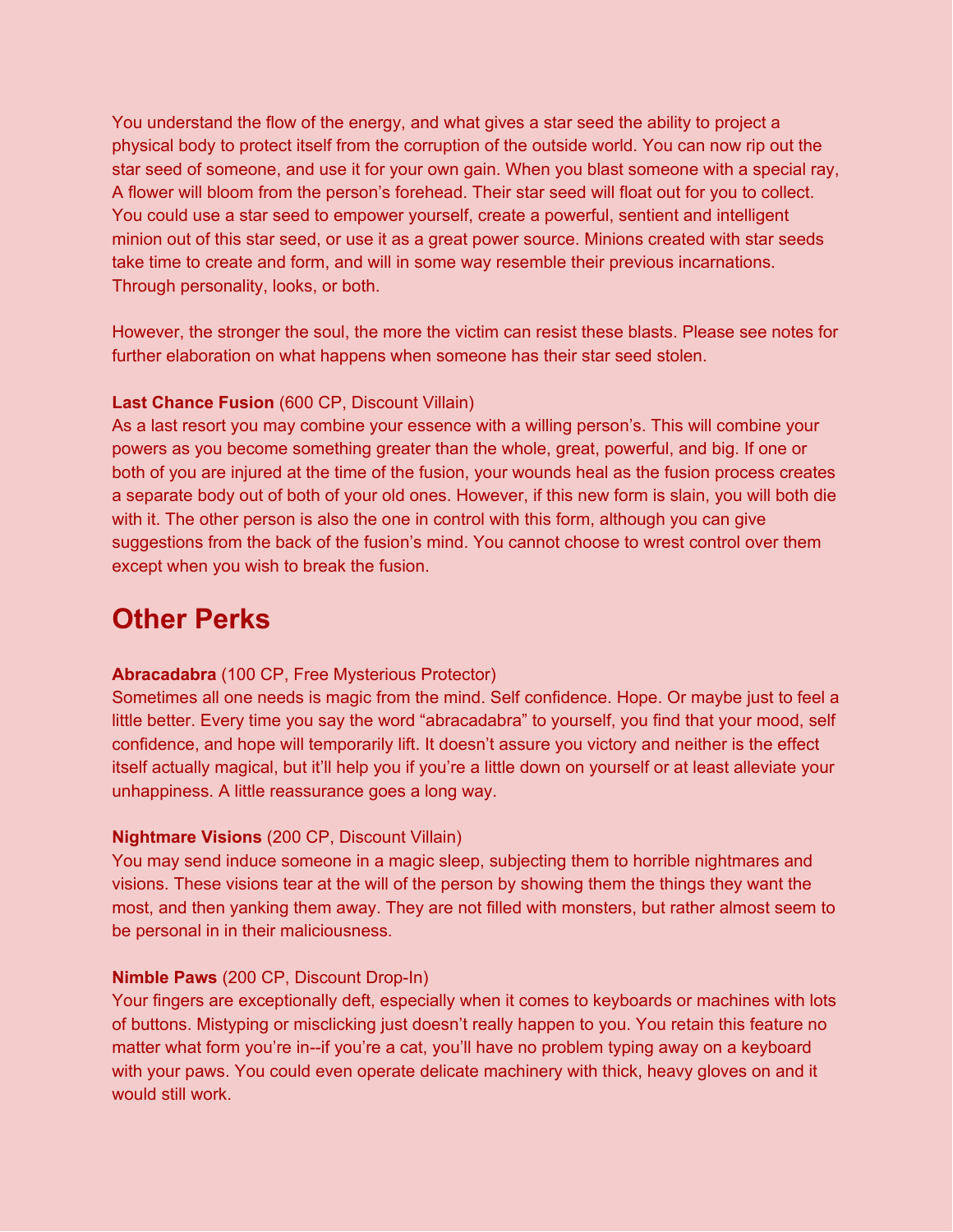#### **Space Time Distortion Sense** (200 CP, Drop-In)

You came from another time and dimension, and you carry with you a spirit of space-time. You may sense distortions in space-time, such as someone bending the flow of time to their own whims or teleporting to places.

### **Obscured Identity** (200 CP, Discount Mysterious Protector and Senshi)

Who are you? That's what everyone will ask upon seeing you. You have a good talent with obscuring your identity with a disguise or fancy outfit. Your obscured identity can cover up your features. People register you but can overlook and dismiss you. Even if others will see through your disguise, they at least won't be able to identify you through looks alone. However, any personal tics or distinctive, visible features like a birthmark will betray your true identity.

### **Lineage of Warriors** (200 CP, Discount Senshi)

A senshi's duty is passed down from parent to child. Even if people were usually immortal in the Silver Millennium, it only extended the lifespan. People could be killed. Thus, a replacement for the senshi was needed in case they died in their dangerous job. That job fell to their children. Chibi-Usa inherited her power from her mother. You may find that your duty can be passed down too. If you ever posses a power that must be accessed via a transformation, your kids will also have this ability to transform into a magical warrior themselves. They also possess an intuitive grasp of some mundane skills you learned, but they will need training to develop these skills and powers. Big, powerful forms are not included, if it would not be something a magical warrior could transform into, it wouldn't be inherited.

# **Sailor Guardian** (200 CP, Discount Senshi)

While a Sailor Guardian maintains the Sailor Castle, you carry a copy of the Sailor Guardian inside your mind. Your Sailor Guardian acts as a manifestation of your willpower, able to give you a pep talk if you're feeling down or reminding you of your dreams when you find yourself possessed. It is chibi reflection of yourself, but somehow a lot perkier and spunkier. Your Sailor Guardian lives inside your mind and can give you advice or maybe just to be your pal when no one else is.

# **Power Up** (Free/300 CP)

Sailor Moon is the Soldier of Love and it is the love of her friends and humanity that lend her strength when everything is at risk. You'll find that you can draw on other sources of power to enhance your own, namely your emotions. In general power boosters are enhanced, but this also allows one to protect or heal oneself temporarily, resist possession long enough to warn those you care about to the change, fight off the effects of curses temporarily, and other effects when experiencing emotional highs. All of the former effects are temporary and based on a selected emotion you choose when you take this perk but in addition to that you'll find that you can focus you emotion in your powers to significantly boost them Up.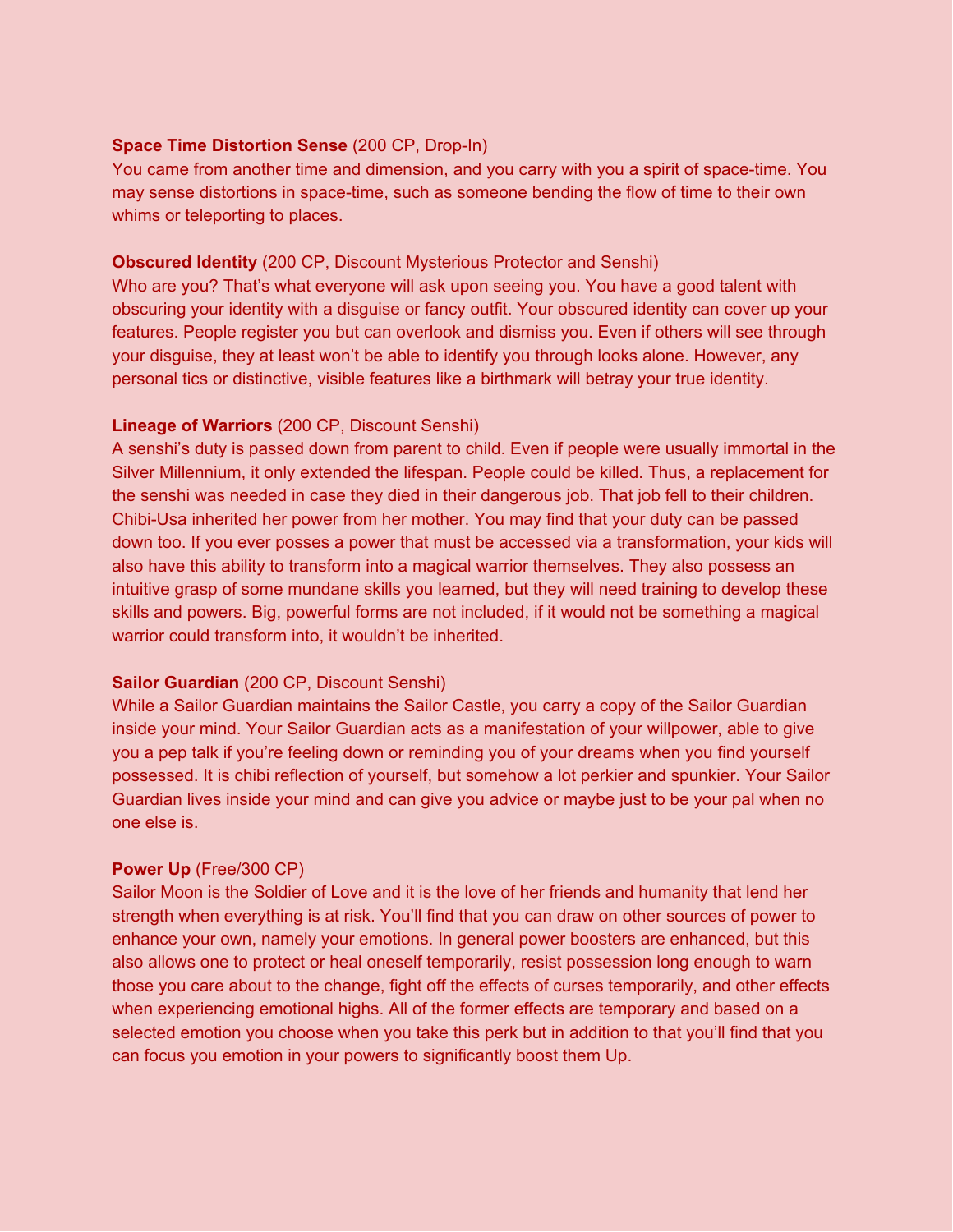You have this perk temporarily for this Jump for free, but to keep it after this you'll have to pay 300 CP.

### **Crystal Immersion** (400 CP, Discount Drop-In)

You have a blessing of the crystal-based magical technology of the Silver Millennium. Your body posses a special protection spell that cannot be dispersed easily. When you are near death, your body will become encased in in a diamond-hard crystal and you will enter a deep sleep. Within this sleep, your body will slowly heal or suspend itself if the wound is impossible to heal from. This crystal, however, can be shattered with enough force, and your body can still be killed. People may use magic to heal you through this crystal.

### **To The Sidelines** (400 CP, Discount Mysterious Protector)

There has to be a point to where your charges must learn to protect themselves. Fighting by your side does help them when they're starting out, but they need to fend for themselves at some point. Some assert that it's experience that could be a way better teacher than any amount of lecturing or classwork could accomplish. When you have been mentoring someone for a while, you may choose instead to step to the side when they're in a dangerous or tough situation. Your student will find that once you do, their competency shoots up and they rapidly learn from this experience.

### **Energy Absorption** (400 CP, Discount Villain)

Hah hah...those fools. Thinking that blasting energy at you can stop them. How cute. When your body can withstand the force of a blast, you may stand still and concentrate instead to absorb it. Don't get too excited about your new power, however. If a certain type of energy is poisonous to you or is an especially powerful weaknesses you posses, it'll still tremendously hurt you. The power of the Silver Crystal will still be a big threat to you if you're weak to it. And getting overloaded is certainly a thing that can happen with this.

#### **Dream Mirror Extraction** (400 CP, Discount Villain)

Dream Mirrors are part of a person's soul, separate from their Star Seed. If a Star Seed is someone's body and power, a Dream Mirror is their identity, creativity, and their desires for the future. A Dream Mirror carries much power for those who know how to turn it into energy, and you have the knowledge to extract a dream mirror.

Forcibly chaining someone to a magically appearing slab of stone, you shoot a blast at their heart, forcing out a dream mirror. You may gaze into the dream mirror by sticking your head into it, but this gives immense pain to the person. You'll get a complete look at who they are and what their dreams are like. You could manipulate a person and find their emotional weaknesses with this sort of information, and stealing their dream mirror can turn them into an emotionless, drivenless husk of an empty vessel. They won't die instantly, but they'll slowly wither away as they neglect themselves.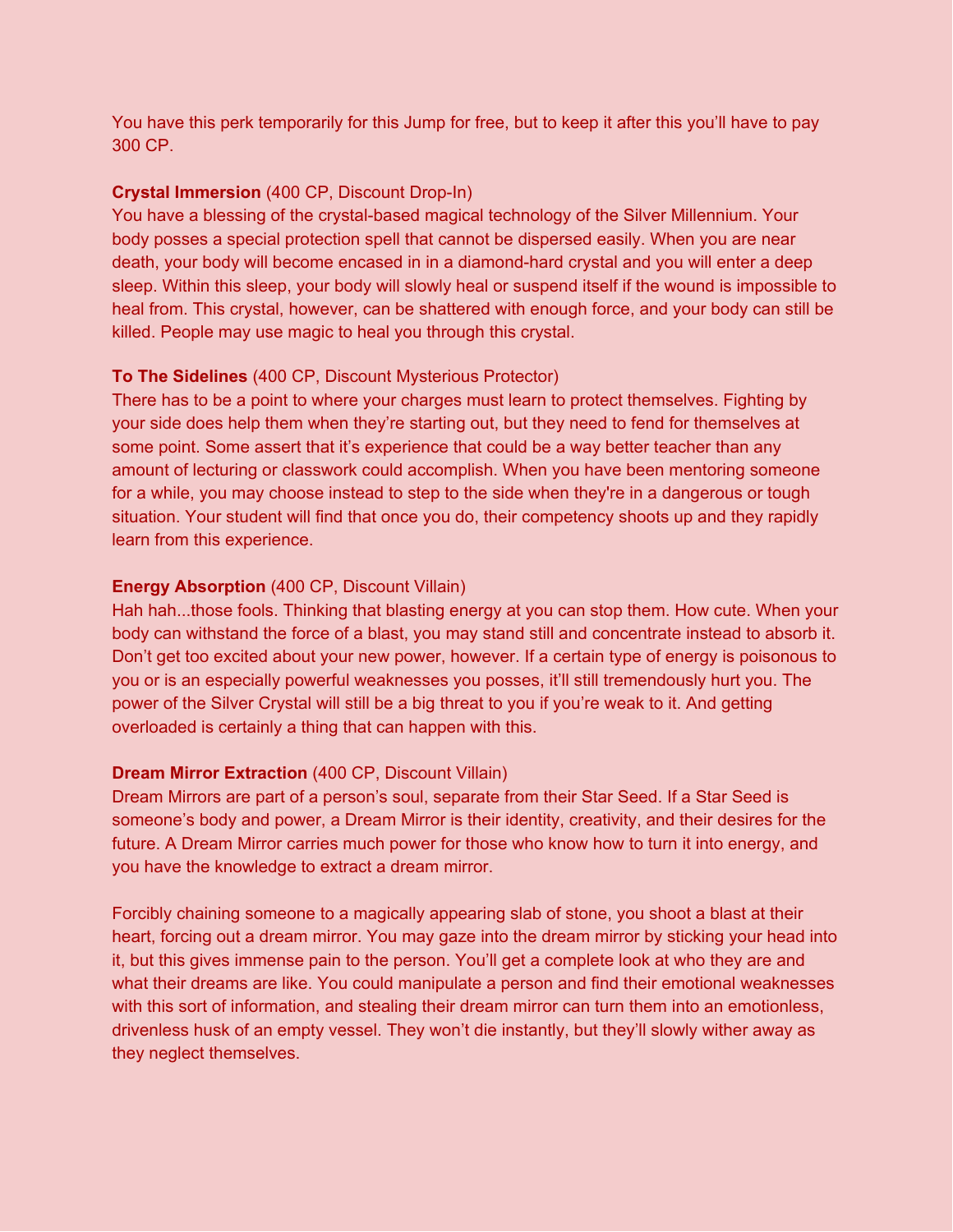You can also force out any entity sealed in someone or possessing them with this power, as the extraction process also forces beings out of the person.

# **Companions**

**Fellow Senshi** (50 CP per companion, up to 300 CP for 8 companions. Can be bought multiple times if you wish)

The power of friendship and love is a powerful thing in this universe. To stand alone in this world, when it is against you, will make things difficult on you. You may call upon your companions to assist you with this perk. Every companion imported with this purchase will get 600 CP worth in stuff to buy things. They may also get 200 CP to only buy items with. All origins are free for them.

### **Found Friends** (50 CP per person)

If you have met someone here not part of fate, or someone not part of the series originally, you may take them along without needing to pod them. They get a free origin and 600 CP's worth of perks to buy, and 200 CP for items. You may also define their relationship towards you. Like minions or subservient senshi. You may also use this to purchase instead a crow from Corvus or a cat from Mau or a creature from some other planet. You may also choose their origins too, and they get the same benefits as well.

#### **Powerful Companion** (200 CP)

You may take a canon character you find here with you on your adventures, if you wish for their powerful assistance in battle. There is no need to pod them. So if somehow you can convince Chaos or Queen Beryl to come with you and help you in your evil schemes, you can. In fact, if you can, please take Chaos out of the Sailor Moon universe. You'll save the Senshi a lot of future grief in doing so.

# **Items**

You'll get an extra 400 CP to spend on items.

**2,400,000 Yen** (50 CP, One Purchase Free Drop-In) A bunch of money. Do whatever you wish with it.

#### **Disguise Glitter Pen** (50 CP, One Purchase Free Sailor Senshi)

This may seem like a normal looking pen that looks more like a shiny pink toy, and it even writes in four selected colors of glittery ink, but it's not. This pen enables you to disguise yourself as a random member of an occupation. You can even make yourself look like a different gender if you wish.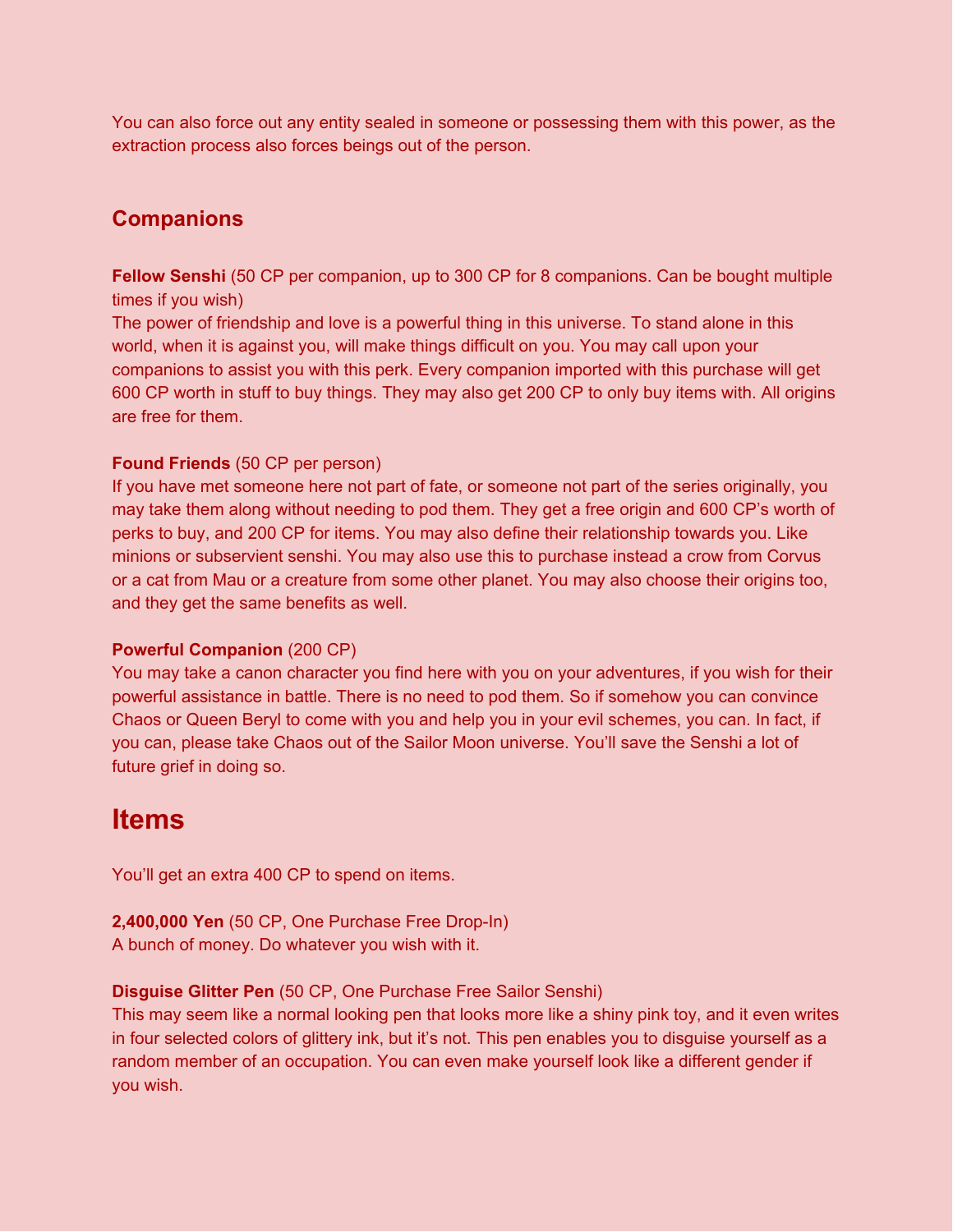#### **Daimon Eggs** (50 CP, One Purchase Free Villain)

You have a box of six pink, flowerbud-like Daimon eggs. (Can be another appearance if you don't want your minions to come from pink eggs) These eggs are different from the ones you can create in that they can be implanted in both a sentient being or a mundane object. They replenish if you run out the next day.

#### **Communicators** (50 CP, One Purchase Free Mysterious Protector)

A set of two wristwatch-like communicators, useable over just about any range. You may see the other person through the communicators and what's going on around them. These Communicators are made of plastic and are waterproof and flameproof, and are even immune to breaking from getting stepped on.

### **Extending Cane** (100 CP, Free Mysterious Protector)

You have a sword-like cane that can extend to twice it's length and hide as a cane. You may import an item into this slot to have it gain a cane form and can extend to twice the length.

### **Smoke Bombs** (100 CP, Free Mysterious Protector)

These smoke bombs are perfect to help hide your escape--the smoke they make will be difficult to see through or for anyone to follow you through. These bombs will greatly muddle any supernatural or technical senses that try to track you through the smoke--you heat signature will seem cooler than what they are, your breathing, heartbeat, and steps will be muffled, any magical traces you leave will be too weak to sense. This doesn't completely hide you--people can just blow it the smoke away with a gust of wind and the smoke will eventually dissipate, so make your exit as quick as possible!

(100 CP Add-On, Mysterious Protector does not get this free) Any evidence you left behind in your exit, like footracks or blood trail, will be extremely difficult to find in the vicinity of the smoke, even after it's gone. People will probably need professional tools and skill to find them. Any combat damage that happened will still exist--but as far as the evidence is concerned, you just disappeared where you stood.

#### **Textbook** (100 CP, First Book Free Drop-In)

Using this textbook, filled with information about any one field of knowledge, ranging from tactics to the curriculum of a high school science class to astrophysics, you can study up on subjects and learn things quickly. You find that studying from these books helps you understand and retain concepts much easier compared to a normal textbook. They have an almost magical quality to them that can help you get an intuitive feel for the book's subject. You may purchase this item multiple times for different subjects.

#### **Book of Curses** (100 CP, Free Villain)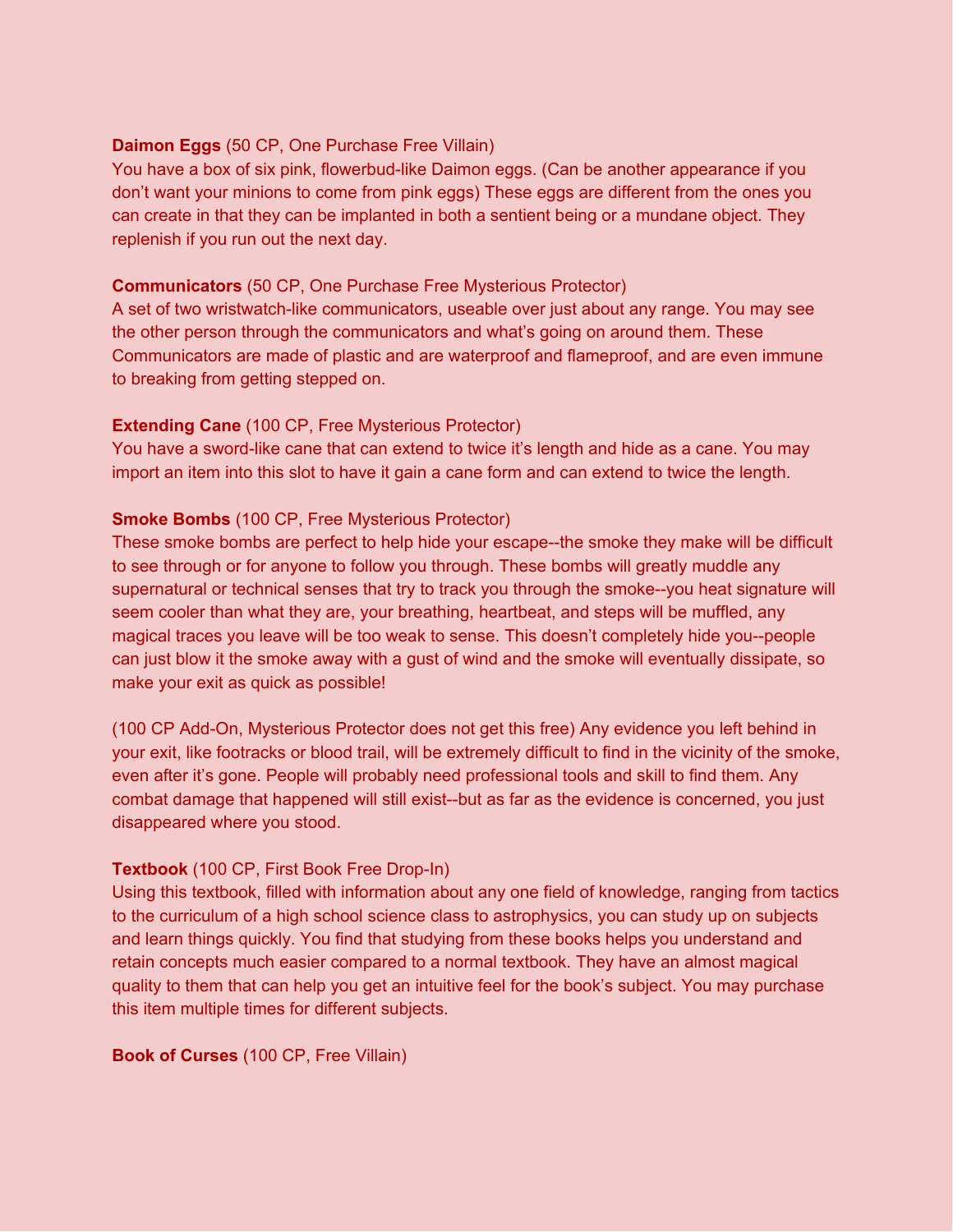This is a standard book of curses, meant to inflict minor things like nightmares, bad luck, and other kinds of evil magic. The curses aren't very strong, and can be easily resisted, but they sure are annoying.

#### **Moon Mask** (200 CP, Discount Senshi)

When wearing this wide domino mask, you can check up on your friends if they're in danger. You get a clear view of them--this only works if they're in any immediate danger. If you friend is walking around in a seedy part of town but they're not getting mugged, you won't see anything.

# **Magic Weapon** (200 CP, Discount Senshi)

This blessing of Silver Millennium technology is a powerful magical enhancer. It can send blasts of energy, powered by only your emotions, at goes in a great attack. This weapon can range from a lightning rod that extends from your tiara that sparks with energy, a magical chain that can strike with the force of comets, and other things. You carry one weapon on you that is powered by your emotions and serves to augment your attacks. You may import any weapon into this slot. This item also receives the same boosts of power you gain during this jump.

# **Companion Crystals** (200 CP, First Purchase Discounted Mysterious Protector)

You have a bag of crystals in different colors. When you take time to meditate and flow some form of energy from yourself into the crystals, you may converse with your inactive companions such as asking them for advice or simply to chat with them. An image of the person will appear as you speak to them. This image cannot interact with the environment, but they can see it and comment on it. The people you can speak to with these crystals can be your inactive companions, but when purchasing this you can instead let you speak to long-dead allies if you attune these crystals to them while they're still alive. Note that if you kill an ally attuned to this crystal yourself, the ally in the crystal will know that you killed them and will refuse to help or speak to you.

# **Dark Badge** (200 CP, Discount Villain)

With this badge, you can grab decently-powered energy beams or charged objects and throw them back at the person who shot them. You're going to have to get shot with something bigger if they want to take you down. You're not getting shot today. Not at all. You cannot grab energy beams of an energy that are poisonous to you in some way, like a purifying beam.

# **Staff of Power** (200 CP, Discount Villain)

This staff enables people to concentrate their magical energy and aim it at a specific person. It can also help enhance any magic you cast through this wand, and not only that, it needs a very little amount of magic to cast powerful spells. Any villain that prizes efficiency will find great use out of this staff. It does it's job best when used to cast bad luck curses or subtle magic, but it can blast

# **Daimon Gatcha Machine** (200 CP, Discount Villain)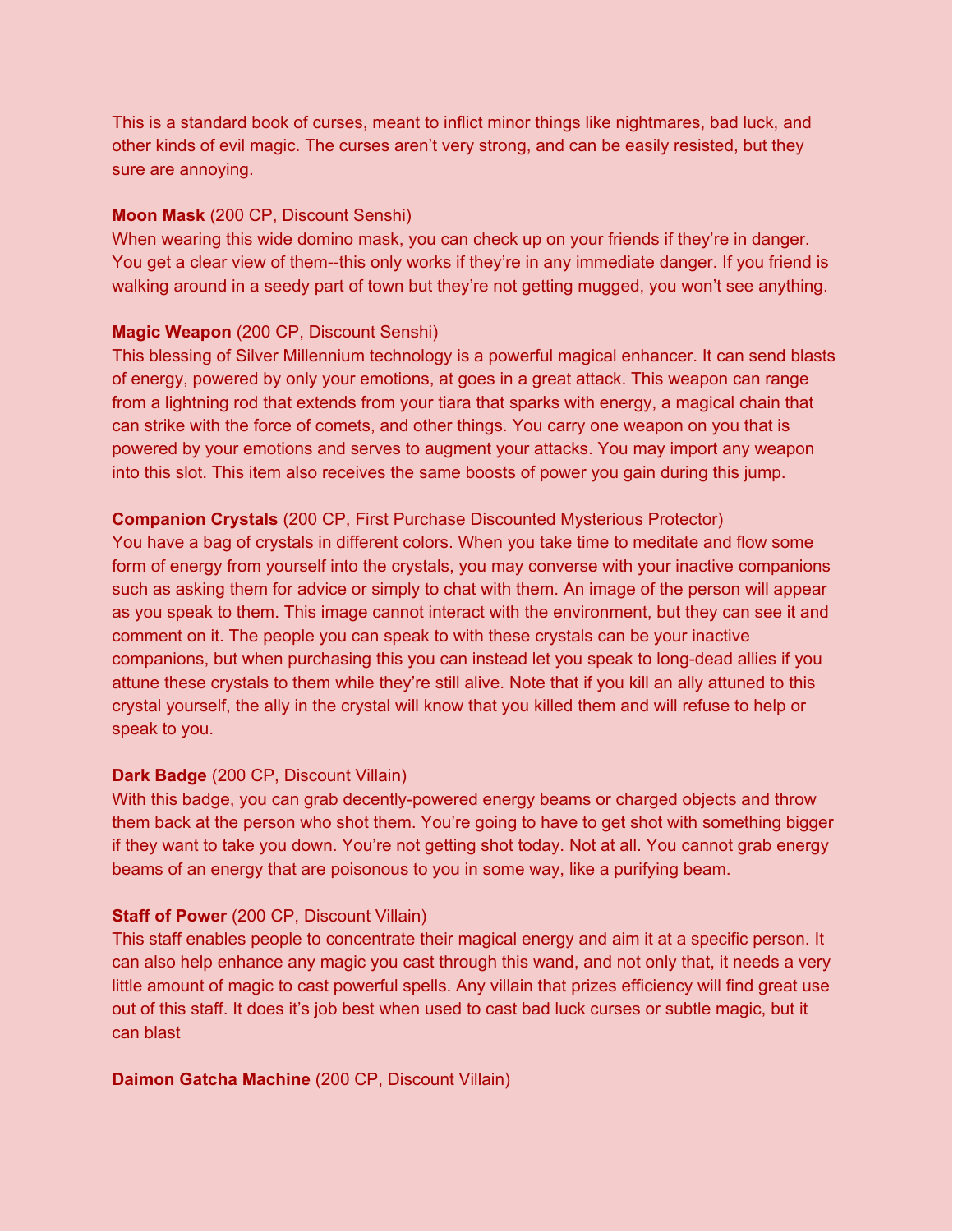This is a shiny vending machine that dispenses nice quality figurines. What these figurines are can be something you personally choose yourself. But this is no ordinary Gatcha machine. This Gatcha Machine gives Daimons already pre-made with no need for a host. They just need energy to truly come alive. Think of them as freeze-dried Daimon. When a Gatcha is opened, the monster inside will steal the energy of the person opening them. Or you can just disable this and get some cool gatchas. You get a set of two per purchase.

#### **Messenger Cards** (200 CP, Discount Mysterious Protector)

These are blank cards that imprint vague images on themselves when you hold them and picture the image in your mind. You may plant these cards in places where the recipient can find them, and they won't question how the card got there. The intended recipient of these cards will always recognize the images on these cards and will know exactly what it means, so if one wishes to give someone a sign to act, or to warn them of someone, they may use these cards.

#### **Sword of the Silver Crystal** (200 CP, Discount Senshi)

This pale, white silver sword glimmers as if it's illuminated in moonlight. This is a powerful anti-evil weapon. When this sword is used to pierce someone with evil or selfish intent, it can slice through their magical defenses like a hot knife through butter. In addition, it's tough, tougher than diamond.

### **Super Vizor** (400 CP, Discount Drop-In)

This computer manifests as a vizor that appears at will over's the user' face, as well as recording someone. You can also take out a USB drive from the side of the Vizor. This can scan for someone's strengths and weaknesses through observation by scanning the target's actions. It will also suggest possible actions one can take to help take down the person or solve the situation, however the Vizor does not account for the user's own capabilities and neither does it seem to be able to predict what will happen next if you do take those suggestions. Also comes with a very smart AI.

#### **Luna Ball** (400 CP, Discount Drop-In)

You now have a Luna Ball! Which is like a magical swiss army knife, but on steroids. This can hypnotize people and get them to believe anything within reason (Such as you being a married couple's niece or nephew who has come over to stay for an indefinite amount of time, letting you mooch off them), can turn into a (nonlethal) gun that looks like an actual gun indistinguishable from the real deal, a parasol, and other assorted items.

#### **Dark Crystal Earrings** (400 CP, Discount Villains)

These silver earrings have a dark crystal hanging from them, but you can change their appearance if you wish. They don't even have to earrings, even. These crystal earrings will allow someone to take a dark transformation, where are powers and strength are slightly above those of a Daimon and they take on a uniform of your design. While you yourself cannot benefit from these earrings, they make a good bargaining chip when you don't feel like sharing your power with someone but you wish to offer something.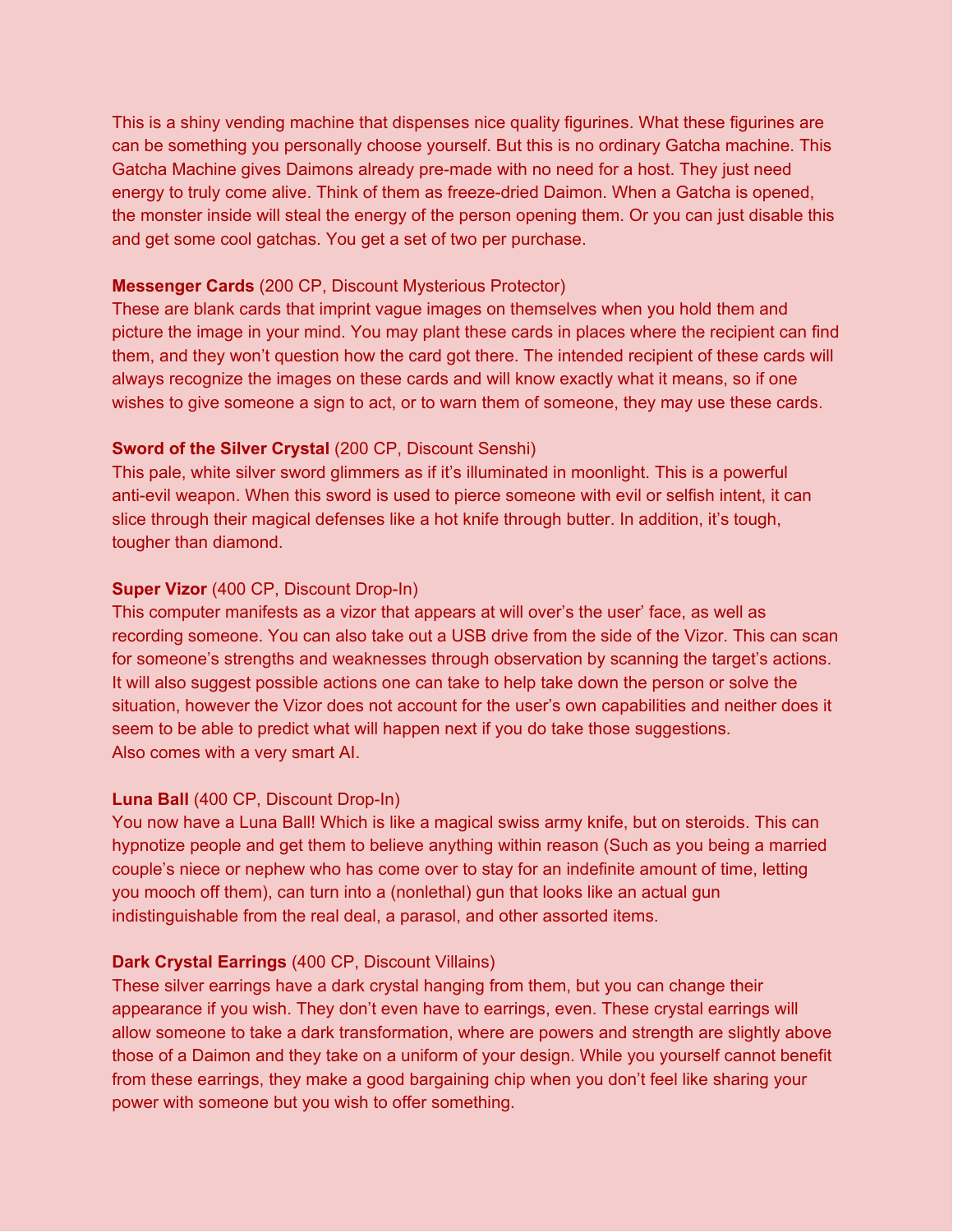#### **Magus Gun** (400 CP, Discount Villain)

You hold a marvel of magic. This magic gun is extraordinarily useful. This gun is shaped wide enough and tough enough to act as a shield, and it uses magic as it's bullets. However, one does not need to charge it during a battle. For it absorbs most magic and uses it to power it's batteries. But due to a design flaw, it can be overloaded with a strong enough magic attack and explode. Don't worry, though. You'll find a replacement in the warehouse the next day.

### **Time Key** (400 CP, Discount Mysterious Protector)

You have a weaker version of the time key. While this time key cannot let you travel back in time, it will help you be more precise about the moment you wish to arrive in if you do any sort of time travelling. It also can help stabilize any huge sized time-space distortions.

### **Sealing Sword** (400 CP, Discount Senshi)

On this jet black sword lies an old inscription "As the glory of the moon shines bright and dispels shadows, so too may the one pierced with this sword become banished into a deep sleep." Indeed, the sword is capable of sealing those sufficiently weakened who are pierced by it after the user chants this phrase. Upon sealage, the target will enter a deep sleep. It will take powerful magic to awaken them, and time will eventually weather away at the spell.

### **Dazzling Crystal** (400 CP, Discount Senshi)

The Silver Millennium was named after the gem that made it all possible--the glittering Silver Crystal. This was the star seed of the Moon, and it is the most powerful artifact in the entire galaxy.

You have a weaker copy of the Silver Crystal, which functions as a power enhancer. Any spell run through it has it's powers increased to powerful effectt. It takes energy from your life force and concentrates it into magic power. But if you put effort into fiddling with it, then maybe you could use it to enhance other sources of energy. While it lacks the power of resurrection and purification of the original Silver Crystal, it is still quite potent.

It can take any form you wish, like a lotus or tear shape. You can change this form at any time as well with some magic on your part. It comes in a dazzlingly jeweled case, the crystal itself hanging from a silver chain beaded with pearls. Luxurious red velvet pads the inside of the case. This case cannot be damaged and it will never rot away, and the silver chain cannot break unless you wish it to break. You may take the crystal off the chain if you wish.

# **Orgel** (400 CP, Discount Mysterious Protector)

A star-shaped locket that doubles as a music box and can reawaken a person's true memories and will. While it carries a familiar tune that can help weaken someone's hold on a person if they're brainwashed, to truly banish the effects of the brainwashing or mind control they must physically touch it.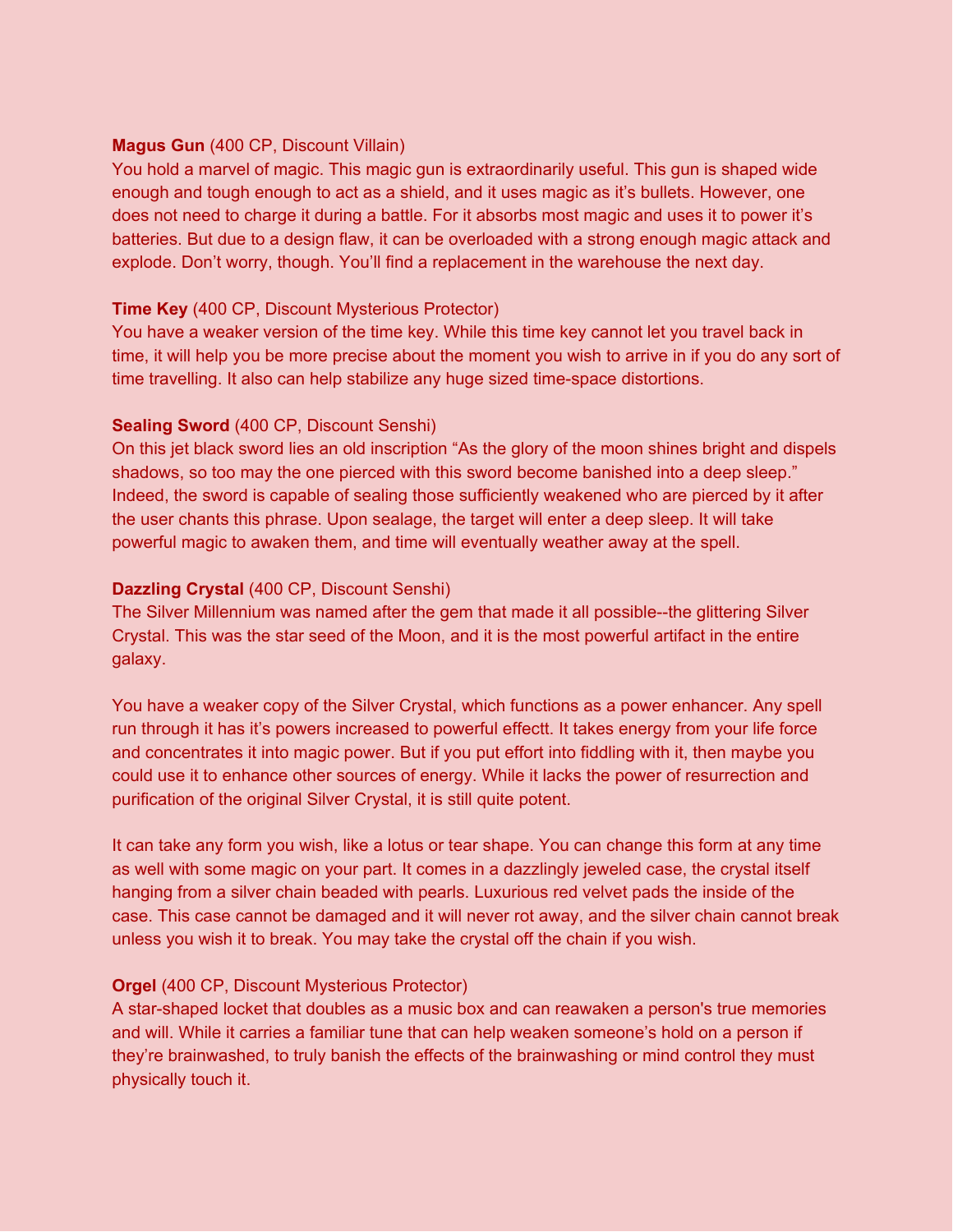#### **Silver Millenium Technology** (600 CP, Discount Senshi)

A database of humanities technology and magic used during the Silver Millennium. Given enough time tinkering with this respitory of knowledge you could replicate the technological feats that the Moon Kingdom used such as terraforming inhospitable planets, faster than light technology, create items power by emotional energy, and even scan a person's mind to create an AI that can guide the actions of those who use your technology. Some would say this technology is indistinguishable from magic, however you'll find that magical things were also created during the Silver Millennium and you have access to that information as well. The creation of magical weaponry, the magical methods of creating something like the Sailor Cannon, and more are evidenced within this database beside the technological marvels. Whilst you can't create something on the level of the Silver Crystal of Queen Serenity you do have access to the massive bulk of information that could help in the rebirth of a New Silver Millennium.

#### **Magic Mirror** (600 CP, Discount Drop-In)

This mirror is as clear and still as a pool of water. Within it's depths lies the wisdom of the past. One may gaze upon it and have general questions answered from information that isn't a closely-guarded secret. This Magic Mirror will also see past any illusions or disguises reflected inside it. If someone is a reincarnation and they gaze within the mirror, you may see who they were in a past life and gain a vague feeling as to who they were. If someone was a mighty warrior, for example gazing into the mirror may conjure feelings of adrenaline and power within someone. You may gaze upon someone you share a bond with in this mirror, and teleport yourself to them if you must at any time with the spoken command "submarine mirror". It may only teleport the holder with this ability. It can also produce a forceful torrent of water, like the might of a raging storm.

#### **Garnet Orb** (600 CP, Discount Mysterious Protector)

This gem carries with it a taboo power. Time is an important aspect of reality, one that carries terrible consequences if tampered with. This gem has the power to stop time. Pausing time, however, is not forbidden because of the impact on time one could have of its abuse. Pausing time is a powerful ability, as the entire flow of reality itself is put on hold for the actions of the few. Such a power, to halt the movement of an entire dimension itself, requires the sacrifice of the life using it. Sailor Pluto's Garnet Orb allows her to do this forbidden ability. This orb is similar to hers, but the cost is merciful.

You may, pause time for up to a total amount of one hour per jump with this orb. While you can stop time at any moment you like, the gem will, during the paused time, begin to crack as you use more and more of this paused time. When you have paused time for up to a total of one hour, the gem will shatter. For example: If you paused time for twenty minutes the last time you used it during a jump, and then paused time for fourty more minutes, the gem will shatter. You will find a new orb when you go to the next jump. It can also summon up a circular force-field to protect the user and their friends from any time altering acts, such as freezing or slowing them.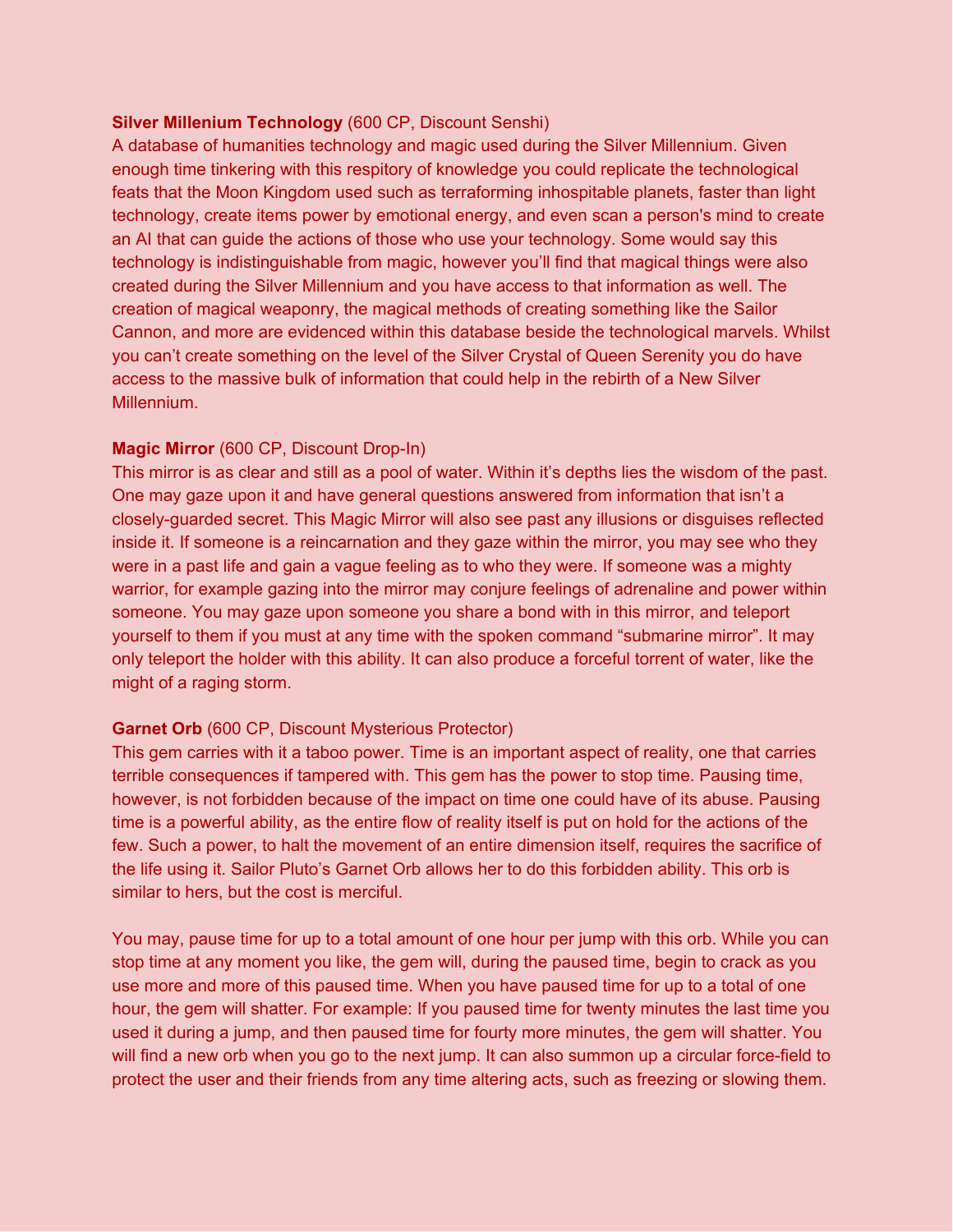If the user has the Senshi Origin, they may also summon up a great power from this orb, Sailor Pluto's Dead Scream. An attack that speeds up time around the target to disintegrate them. This power is a great draw on its reserves, and can only be done thrice per month. Dead Scream usage will not harm the orb, but time pausing will.

#### **Space Sword** (600 CP, Discount Senshi)

The planets spin in orbit around the sun are pulled by a great force that move entire worlds. This sword has the might of that same driving force, manifesting in an overwhelmingly mighty slash that can split the ground itself. If one were to strike the earth with it, it could create earthquakes that shatter entire cities. One may send a powerful beam with this same force from the sword at will. This same force may also summon up a cutting whirlwind that slices into people as if it were steel. It is a simple boon compared to the others, but unmatched in it's strength.

#### **Scrying Pool** (600 CP, Discount Villains)

This is a dark pool, upon which no ripples disturb it. It seems bottomless in it's darkness, until you gaze within the depths. This pool will allow you to watch your enemies, and anyone else you wish to keep an eye on within the peace of your own base of operations. But you may also curse your enemies through this pool if you wish, or speak with your minions in distant dimensions or worlds. It it is difficult to jam the scrying magics of this pool, but it is possible to do so.

You may so see very faint visions of the future, but you will have to figure out the specifics yourself, as voices and specific identities will not be easily identifiable.

**Sailor Castle** (Free for Senshi/800 CP, Discount Senshi, 600 CP for Mysterious Protectors) This is free to have during the jump for Senshi, but you must pay to keep it after the jump.

The moons that orbited the planetary Kingdoms always watched over the planet. Like guardians. It was for this purpose that they were chosen as the locations of the castles of the Senshi that ruled and protected their world. These castles were fitted with the most powerful technology of the Silver Millennium. So great and advanced was the tech around it, and the architecture built so masterfully that it still stands today, in working condition. As if it was never almost demolished by the dark forces of Queen Beryl. This is probably because of the amazingly efficient self-repairing technology of the palace. It could create matter from nothing. Even when it's owners were dead, it continued to function for almost a thousand years, off the almost infinite energy supply. It appears to cater to the owner and their guests' every whim--no comfort is spared here. If you want food, you'll find that it'll appear right in front of you.

You can contact other people from this Castle, and it can act as a base of operations. Unfortunately, the Sailor Castle of Mysterious Protectors could not stand the test of time--the massive CP Price is needed to completely repair the castle, as it lacked the self-repairing technology. The price has been lowered slightly for them, as they do still technically own the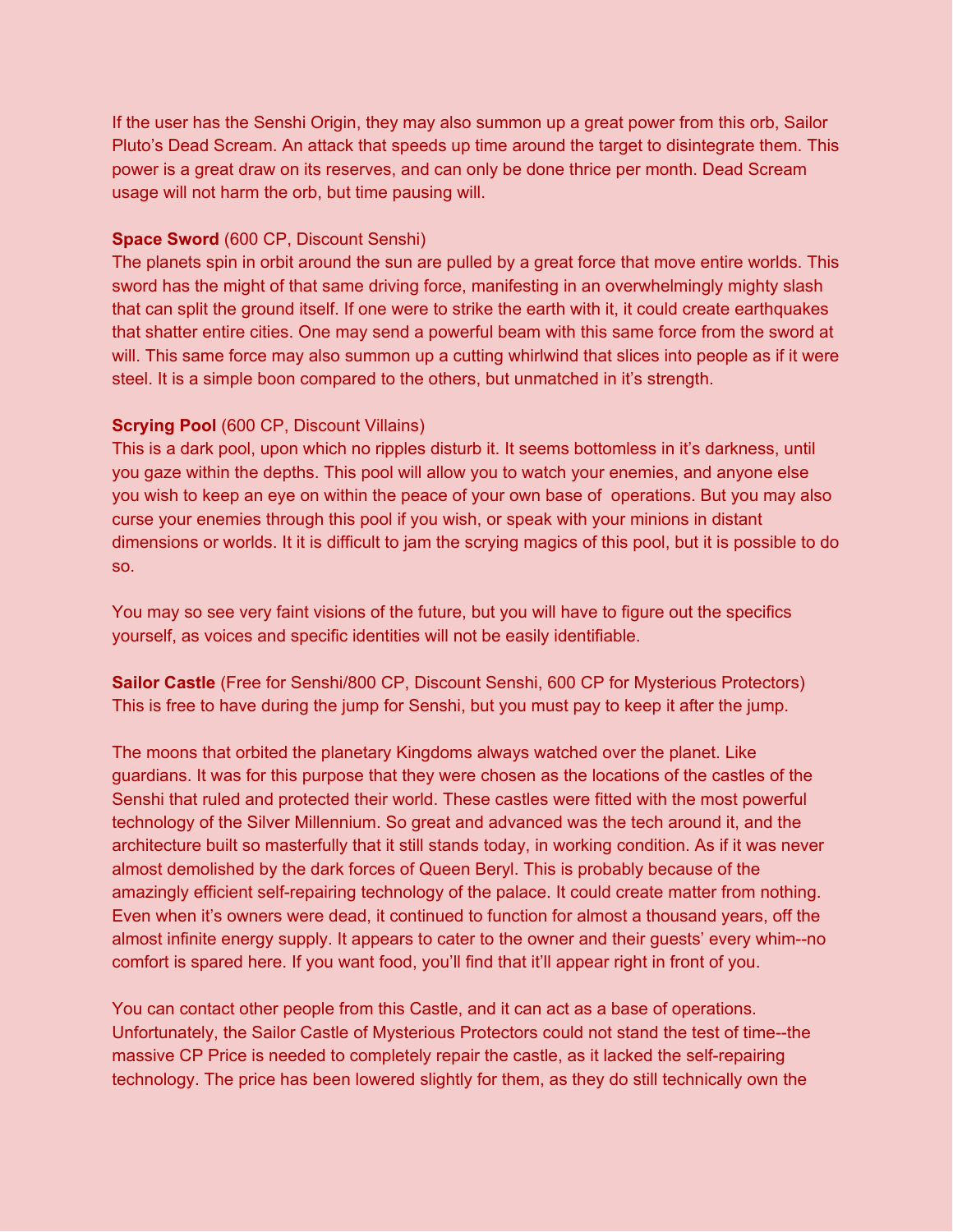Castle. And if they buy the Castle, they'll find that it has been given the self-repair system (plus defunct superweapon) free of extra charge.

However, the castle's superweapon, the cannon, is defunct. It was never included in the self-repairing system, as there was a chance something could go wrong without manual input and fire off the cannon. Thus, you will still need to buy the superweapon within it to be able to activate it, or fix it yourself.

This castle is appropriately spaced and can act as a warehouse add-on if you wish or can be a floating base located in the setting's orbit when you go to other jumps. In jumps with "strange" orbits, like a virtual reality world, this will become an add-on. You may change between the two during character creation at a jump. You may teleport here any time you like by simply raising your open palm to the sky with the command "Castle Teleport!." Sailor Eris's Castle is called Discordia.

# **Subspace Dimension** (Free for Villain/800 CP, Discount Villain)

This is free during the jump for Villains, but to keep it after the jump they must pay the CP price.

It is too dangerous to plot and scheme where you're vulnerable. You know what you're up against. In order to have complete security, you must stay in another dimension entirely. Thanks to your dark magic, you have a dark mini-dimension where you live and scheme in peace. This dimension jams most attempts to scry or enter it by someone who isn't your ally. Inside this dimension is a spacious castle with much luxury and elegance, although the interior can be designed up to your tastes with the mere thought of a command. This can act as a warehouse add-on or a separate place entirely. You and your companions can flee to this dimension anytime you like, and at any place in it from the outside world. With just a mere thought, your companions will have a safe haven. Tracing a path to this dimension is difficult, and this dimension is a challenge to even detect. It would in most cases take a fluke for someone to find this place.

This dimension is not a big one. It is about a large city's size. It could be perfect as the capital an evil empire, but it's pretty dark, lit only by the lanterns that illuminate the halls of your castle. Perhaps you could build something here, but that would require magic or outside resources. But for you, the castle is at least comfy and roomy, and well-lit.

# **Drawbacks**

**Drawback Limit of 1600 CP, unless taking the scenarios, in which case it becomes 2600 CP.**

# **La Soldier** (+0)

Why are everyone's outfits so gaudy and yet so cheap looking? Why is everyone having giant musical numbers? Good lord, who are all these new characters? What's this about Dracula?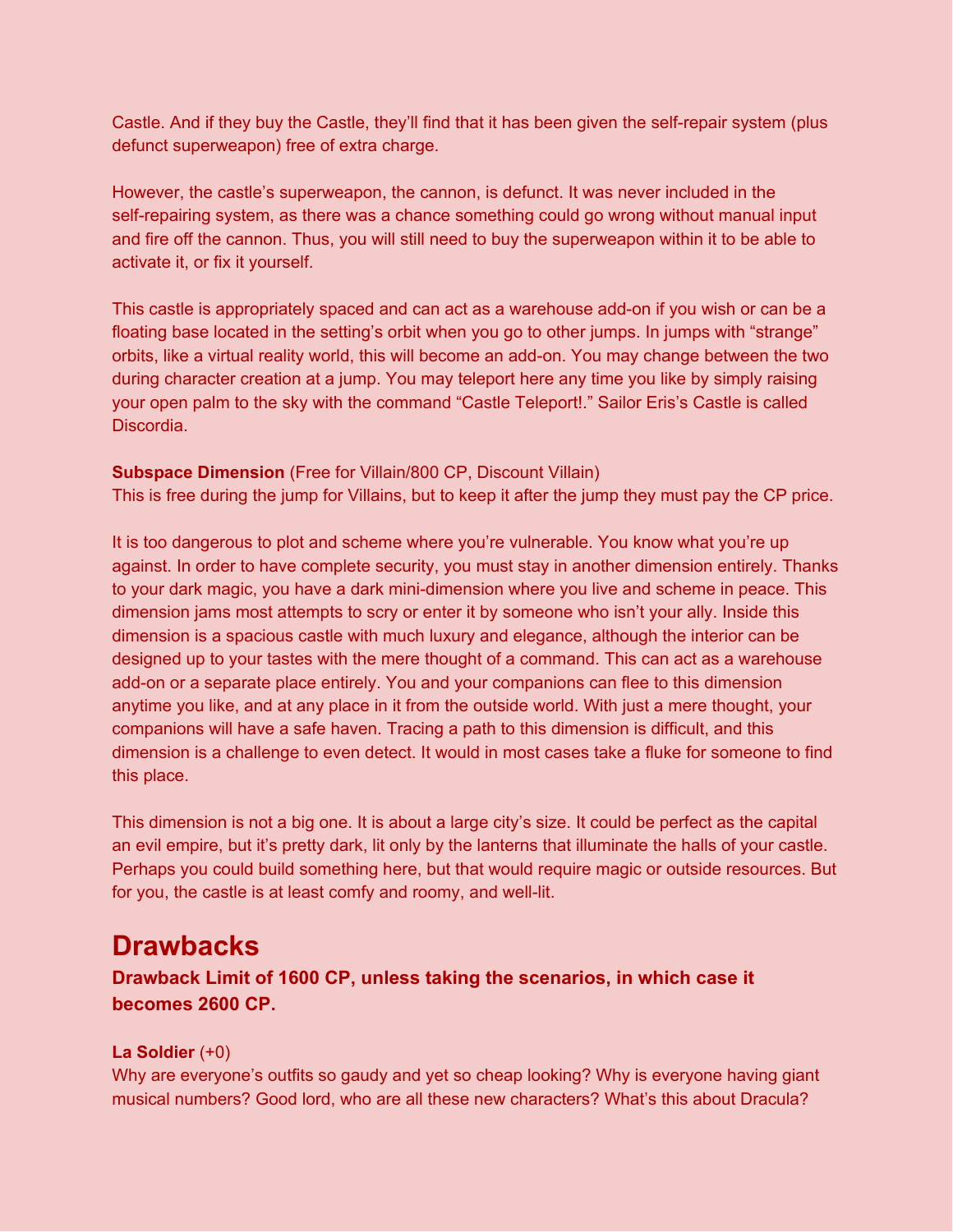You're in the Sera Myu canon, which are a series of musicals based on Sailor Moon. Yes, vampires are involved at some point.

Or if you like, you can use this drawback go to any other continuity. Crystal, manga, anime, abridged series...your pick. This jump starts out in the manga continuity.

#### **Another Timeline** (+0)

If you desire a departure from canon events, then choose this option. You may go to a Sailor Moon fanfiction instead if you wish to. Of course, you cannot get stuff or people from crossovers, but it's the adventure that matters, right?

#### **Crybaby** (+100 CP)

You're such an annoying, overdramatic crybaby! If you trip and fall, it'll hurt so much that you'll start crying! You may annoy your allies with your whining and crying. You'll have cowardly impulses as well. You can still fight like a warrior, but god, you will be annoying to your allies all the way.

#### **Big Eater** (+100 CP)

You can't resist eating tons of sugar every day! But...your metabolism will also be like a regular human being's when it comes to digesting sugars. You might get fat or have other adverse health effects, but nothing lethal enough to kill you. It's an inconvenience. If you eat too much sugar you'll get a tummyache, and that's no good when fighting the forces of evil! Perks or modifications that will help with this will not work.

#### **Scary Reputation** (+100 CP)

People will have a difficult time accepting you as a benevolent entity if you reveal yourself or you're caught using your powers. They won't be chasing you with pitchforks and torches, but they'll circulate bad rumors about you and regular humans will look down on you. Possibly even bully you for being a weirdo. Usagi and her friends will also be wary of you at first because of your unusual presence, and your first meeting with them may or may not be a pleasant one. She and her friends will look past this with time as long as you prove yourself harmless.

#### **Klutz** (+200 CP)

You really are just not coordinated. You'll trip over your own feet, a smooth landing you just cannot do, and you'll find yourself missing hits a lot. With practice this will go away, but you'll be relatively poor at fighting for a while. Better not slack off during PE.

#### **Jumpchain Power, Make-Up!** (+200 CP)

You can only access your other jumper powers and make full use of your magic weapons and skills when transformed. So you can't access your super powerful dragon form or hurl fireballs or use magic unless you transform. If you don't have the senshi origin, your cry to transform is **"Jumpchain Power, Make-Up!"**. You also have a transformation stick to help you transform. Keep it close by.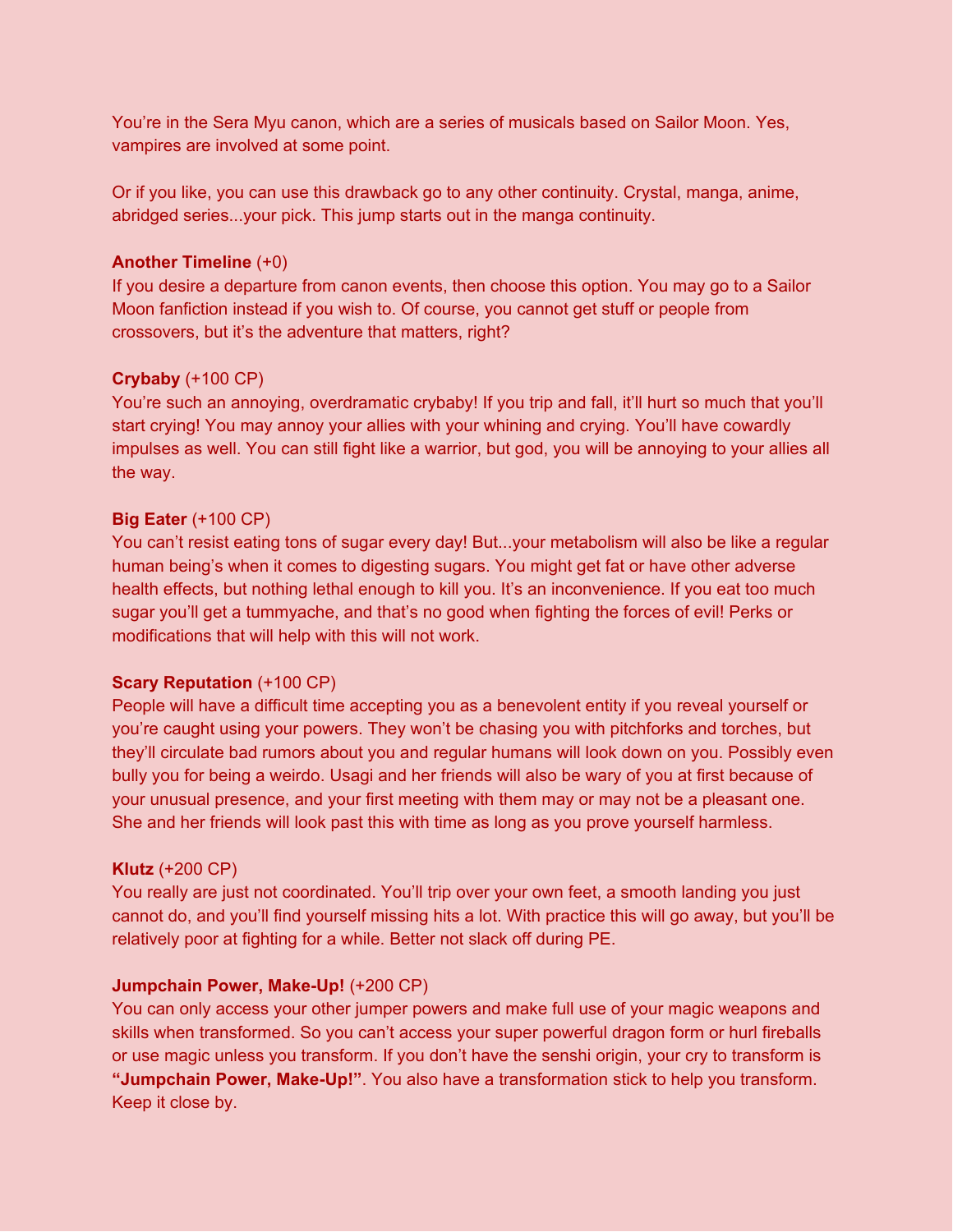#### **Mental Weakness** (+200 CP)

You're a lot more sensitive to any mental attacks coming from your foes. Maybe something happened in your past that you can't get over. Maybe you are just a lot more sensitive than usual. Or maybe you have a dream that you just can't achieve, a lost love, or a friend that died. Either way, don't expect to have thick skin during this jump.

#### **Reincarnated** (+200/+300 CP)

You've got no memories of your past as a jumper. You just think of yourself as a regular person until events around you make you start feeling that you're not a normal human. Maybe monsters will attack you, maybe you start using your jumper powers. Your powers other than the ones you have purchased in this jump are heavily weakened in this state, but you can still hold your own with them in an emergency. Your powers will grow with time and training back to their usual form, or you can wait until the end of the jump to get your powers back to their former glory. You will also slowly regain your memories through dreams and visions when the jump starts. If you take this with the Enemy of The Moon Kingdom drawback, you will awaken with no memories. Your companions do not suffer this memory loss, but they will be separated from you until you find them…

(+100, to a total of +300) ...Unless they also get memory wiped with weakened powers. They'll be reborn closer to you to compensate. Their memories will also return gradually.

#### **A Cat** (+200 CP)

You are confined to the form of a small housecat for the jump. This form looks like a regular housecat but with some unusual markings that can give you away, like a crescent moon on your forehead. While you can still use your powers and can speak to humans, you cannot shift forms. This form is not stronger or faster than a regular housecat, so don't expect to get involved in combat if you want to stay safe. This form will have none of your physical improvements or regeneration either. You are just a frail housecat. You may still use computers, oddly enough--typing isn't difficult at all for you, for some reason. You will be subject to catlike impulses. Also expect to be picked up a lot and kissed on the forehead. Who's a cute lil' natural killing machine? You are~ You are~ \*kissy noises\*

You may keep the cat as an altform after the jump if you wish, your physical enhancements and regeneration returned.

#### **Another Story** (+200 CP for Origins other than Senshi, +300 for Senshi)

Shaman Apsu seeks to eliminate the Senshi from the timeline by erasing the legend of the Sailor Senshi. Your very presence alone to that is a huge threat for this reason, given your unique status as a jumper. You are an abnormality, and she knows this. Villains will find that she distrusts them and will not ally with them. She will revive old enemies from the Sailor Moon franchise and send them after you and the Senshi.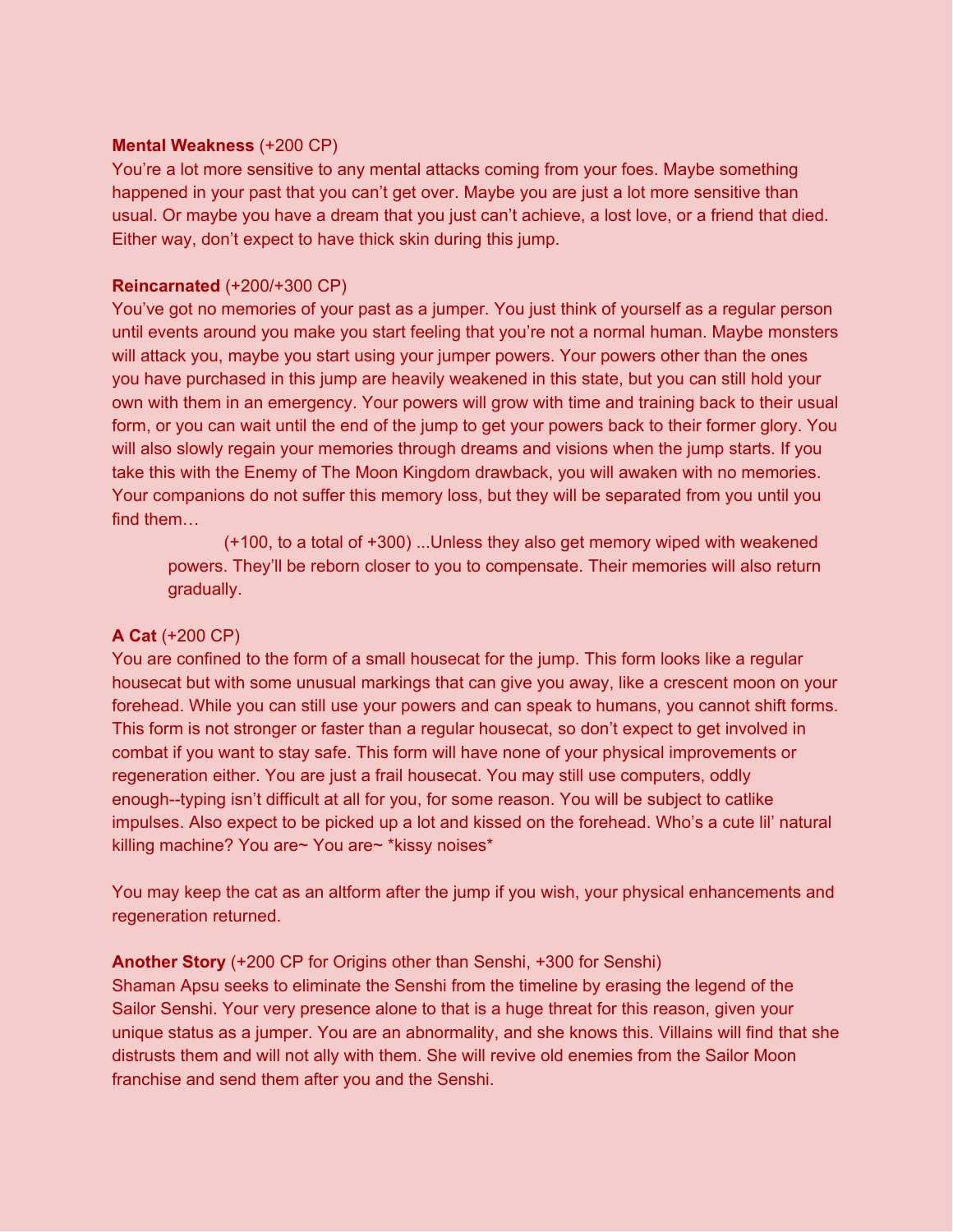She cannot erase Drop-Ins through time nonsense, but she can erase any other origins through time shenanigans if you leave her alone. Drop-Ins aren't entirely safe from her, however--she can still kill you through other means in the present. That includes old-fashioned murder. She will act between the time of the third and fourth arc.

Senshi jumpers will find themselves with an Opposito Senshi version of themselves after them. This version of yourself will lack out of jump powers, but they will still be a threat. This Opposito Senshi self will be a formerly mundane person from Crystal Tokyo who is similar to you in temperament and even shares some values with you, but is in conflict with you. They too, for whatever reason, also wish to change fate. And they will do anything to change it, even accept power from a force as nebulous as Shaman Apsu. If you defeat Apsu and they're still alive, this you make take this Opposito Senshi version of you with you. They will not have your out of realm powers.

Taking this drawback for the Fall of the Silver Millennium Scenario means that Shaman Apsu is also working behind the scenes to assist Queen Beryl, and if Beryl is defeated you must also fight Apsu.

Taking this drawback in the Reach Past The Stars scenario, means that Shaman Apsu will turn against you in a bid to win the favor of the Moon Kingdom so she can get the chance to cause her own changes to the Moon Kingdom.

#### **Unlucky Target** (+200 CP, Cannot be taken with Foe of Chaos)

Somehow, no matter what, you'll always end up as one of the targets of the villain's latest schemes to gather energy. If you're not careful, you could end up completely drained. Although you'd really have to be trying hard to lose to let this happen to you. It's not because the villain of the day is specifically targetting you or anything, you just have terrible luck in this department.

#### **Earth Empathy** (+200 CP)

You have an empathetic connection with the Earth. This may seem like a boon at first. However, as the major dark forces on Earth grow in power, nausea will rob your senses and strength. You will eventually become bedbound when these forces are at their peak in strength. When the villains show up and are causing havoc, you'll become very feeble and feel your power waning. You may power through this, but it won't be fun.

#### **Servant of Evil** (+300 CP)

As you gaze upon your companions, you realize that one is missing. One of your active companions is being actively corrupted by dark magic into fighting against you by a powerful foe, such the villain of the usual arc. You cannot summon them to help them, and if you do not snap them out of it by the end of the jump, you will lose them as a companion. Great darkness empowers them, and they will go out on energy gathering missions to help their new employer. Any attempts to stop them will put you in conflict with them. If somehow, you killed them, they won't come back. Ever. You may purify the companion with magic to snap them out of their darkness-induced mind control, but even then they will be susceptible to future mind control for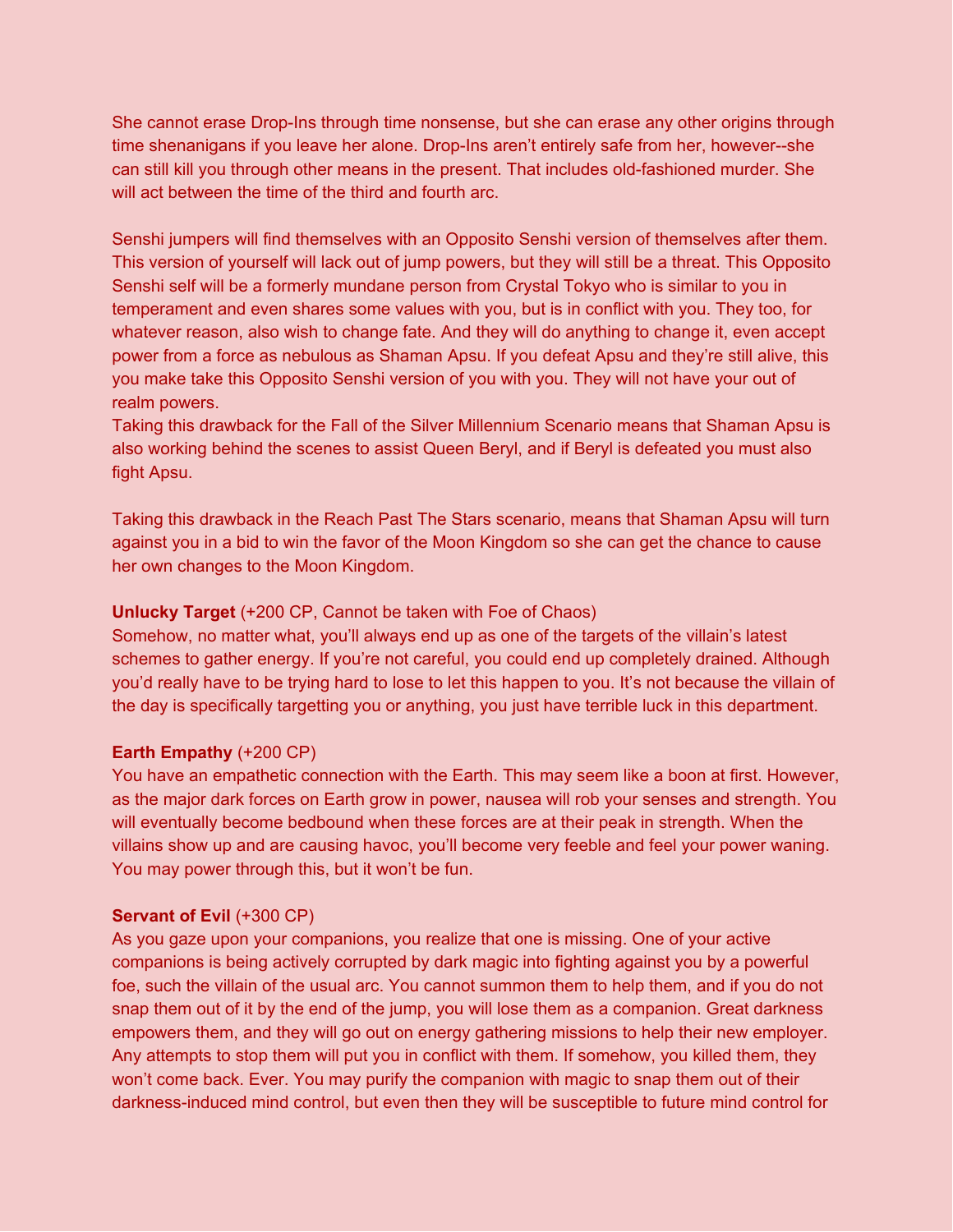the duration of this jump. Your other companions will also be susceptible to corruption and kidnapping, but not as much as the selected companion.

Are you bonds strong enough to truly stand these trials? There are other drawbacks to take. I am sure you can survive this if you take the easy way out and just kill your companions but...you aren't heartless enough to do that, right?

#### **Old Foe** (+300 CP)

The concepts of soul mates is nothing new, but there is also the concept of soul hates. Two people always destined to just beat the stuffing out of each other at least once in their lives. You have a soul hate, in a way. You had many friends in your past life, but you also had many enemies. One of them has carried their grudge from that ancient era to the present. Rival or foe, you two really had it out for each other somehow. You slew them, by accident or by intent. They've returned now. And they're furious. Perhaps you could convince them to join you or lay down their weapons, but not after many battles and conflicts. Even by then, who knows if you can patch up a millennia old grudge that transcends lifetimes. For Drop-Ins, they find that there is a special foe that hates them for some reason and will go after them. Constantly. This may be a new foe, or an old one from past jumps, reborn in this jump, if you wish to face an enemy from the past instead.

During the Fall of The Silver Millennium scenario, this foe will be a rival or enemy of yours, and you will have to either kill them or clear up this grudge against you through friendship.

Taking this drawback in the Reach Past The Stars scenario, this foe will also be a rival or enemy of yours, and you will have to either kill them or clear up this grudge against you through friendship. They will join the Moon Kingdom in keeping you down.

# **Moon Mentor** (+300 CP, Cannot be taken with Enemy of the Moon Kingdom)

Luna, Usagi's cat and advisor, was killed not long after she found Usagi and awakened her to her duties as Sailor Moon. No attempts to revive Luna will work, so it's up to you to mentor this lazy crybaby into a truly great future Queen and help her find the other senshi. She must have the leadership skills necessary to lead a new Silver Millennium. Usagi must be able to defeat Chaos, and she must become a strong and capable leader. She also must be loved by her people. She will be difficult to mentor, but perhaps you could do it and make her even better at defeating Chaos. If she becomes unloved by her people, she dies and does not come back, or if Chaos wins, it will count as a lose condition. Also, ideally you should ensure that she has good child-rearing skills to make sure that Chibiusa grows up happy. The Neo Silver Millennium needs a good heir, after all.

During the Fall of the Silver Millennium Scenario, taking this drawback means that Princess Serenity becomes Sailor Moon at the start of the battle against Queen Beryl, but she will need a mentor, and Luna and Artemis are too busy doing things for the Queen to mentor her.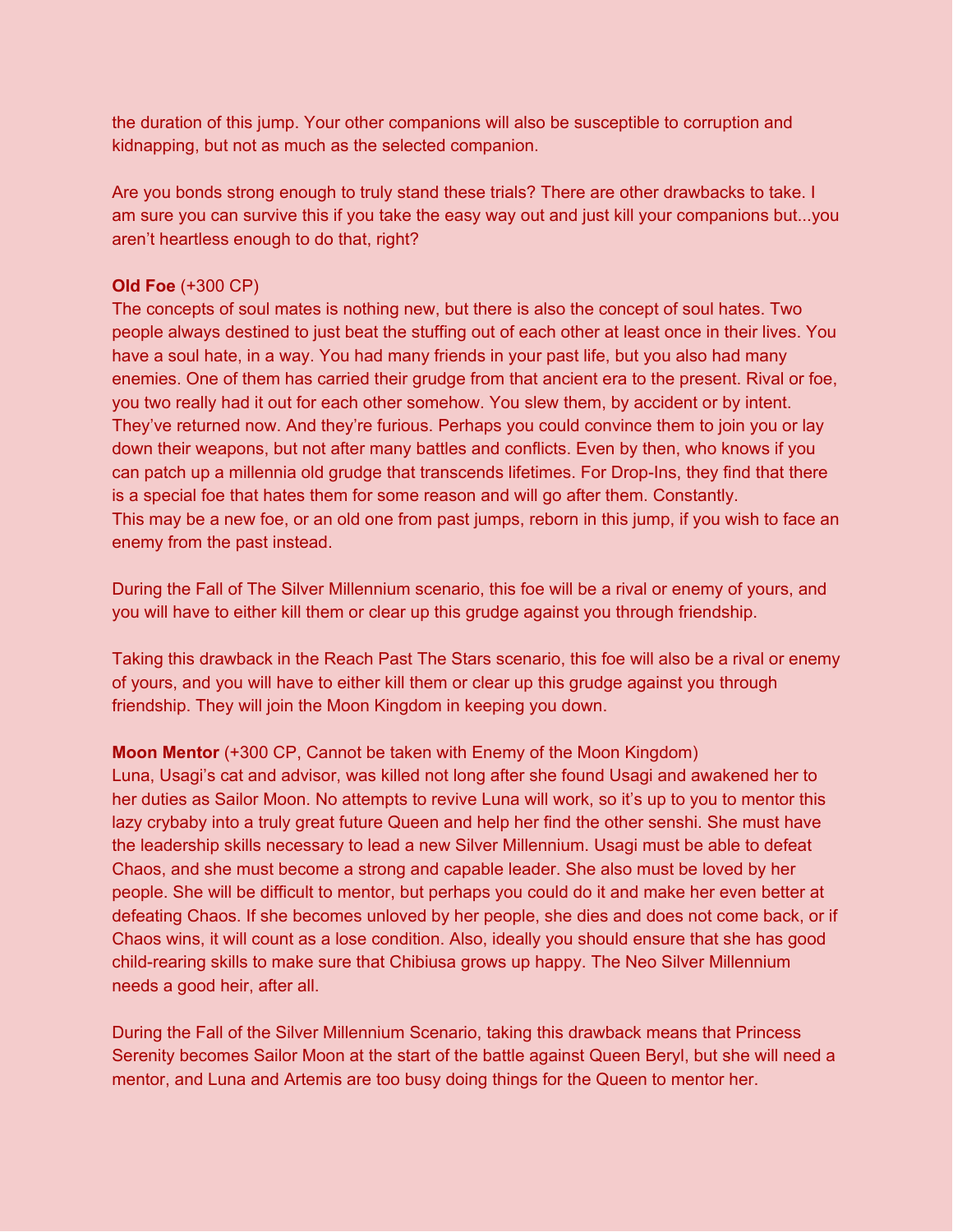Taking this drawback in the Reach Past The Stars scenario means that Usagi will join you in your quest to make humanity expand, but the soldiers and forces you fight will scale to her strength, plus you need to teach her.

# **Enemy of the Moon Kingdom** (+600 CP, Villain Origin only, Cannot be taken with Moon Mentor)

In the past, you were a great sorcerer or scientist with evil intentions. With a powerful army at your disposal, you attempted to invade the Moon Kingdom long before Beryl did. Unlike Beryl, you couldn't destroy the Moon Kingdom. You were thwarted by a great light, and put in a deep sleep somewhere on Earth. For Queen Serenity sealed you and your army away with the Silver Crystal.

When you awoke, Luna sensed the great amount of energy you released. She recognized it as your awakening, and has warned the senshi about you. Even if you don't plan to harm them, they'll still come after you. They cannot be talked down, as they feel that you are too much of a threat to be allowed to continue your ways. Usagi hates killing people, but getting "purified" by her is a lose condition.

Taking this drawback in the Reach Past The Stars scenario means that the Moon Kingdom is aware of who you are and will be prepared for you when you start.

### **Foe of Chaos** (+600)

Chaos, the source of all evil in the universe and the one behind every foe the Senshi has faced, who is indirectly responsible for the end of the Silver Millennium, has set its sights on YOU. Don't you feel special? The known most powerful Sailor Senshi in canon (Next to Usagi herself), Sailor Galaxia, was not able to destroy it and had to resort to sealing away Chaos inside her. Chaos then proceeded to *posses her*. That's how powerful Chaos is. All of Usagi's foes will target you, as Chaos has implanted subliminal messages into their mind that you are a top notch source of yummy energy! You're going to have to team up with Usagi, or fight it yourself. But fate will prove merciful--until the time Chaos arrives in canon, you have little to worry about an attack from Chaos itself. You will have to contend with Usagi's foes targeting you, meanwhile.

You do not have to truly destroy Chaos, just defeat it, but even that will be a feat. Chaos can revive people and mind control your friends to attack you when it arrives. Kill it once, and it will never return to haunt you.

Chaos will still show up if you take the Fall of the Silver Millennium drawback, but only after you have slain the rest of Usagi's foes.

Chaos will threaten your Interplanetary Empire in the Reach Past The Scenario near the end.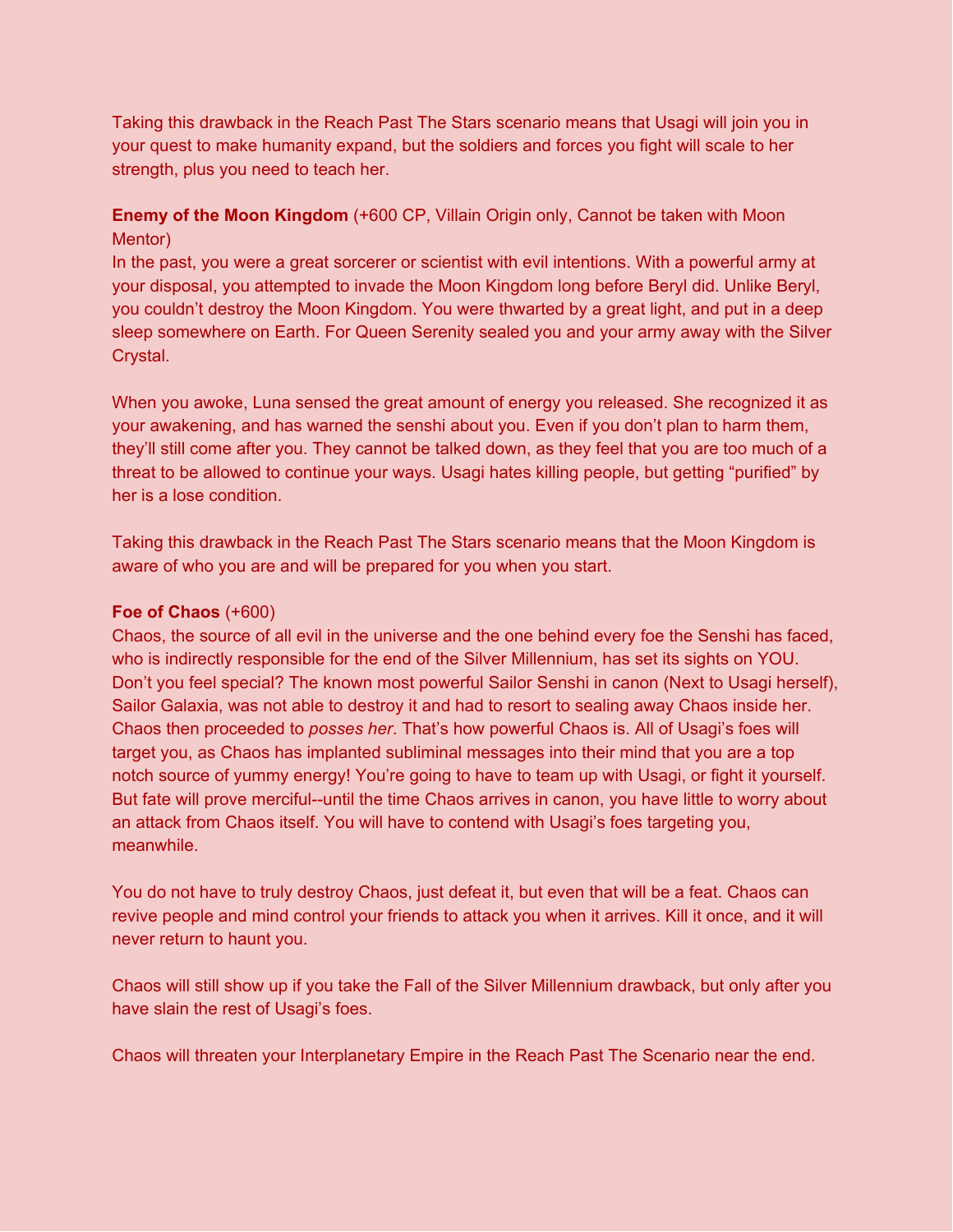# **Scenario**

# **Fall Of The Silver Millennium**

Jumper...it would seem that something odd happened. You haven't been deposited in 1989. You've been deposited many, many years before 1989. You're right in the twilight of the Silver Millennium. A time of great prosperity and mirth throughout the Solar System. Humanity is thriving on many different planets throughout the Solar System. Earth and all other planets enjoy a great alliance. Things seem to be almost utopian.

But there are whispers that those ruling the Earth are considering breaking off the peace treaty with the Moon. Sage Beryl, known far and wide for her great wisdom and talent in the magic arts, has been acting more and more reclusive. Some say she's beginning to use her knowledge of magic for evil. That she communes with dark forces when she believes no one else is around. If events proceed as fate has dictated they should be, Queen Beryl and Metallia will take over the Earth two weeks into your stay. They will then proceed to try to take over the rest of the Solar System, starting with Planet Mercury, and then moving onto Mars, and so forth. You know how this will end. The Moon Kingdom will be obliterated, after the rest have been taken over.

However. Fate didn't account for you, Jumper. Maybe you can stop this. Maybe you can unite the kingdoms to form a unified front under your banner, Senshi. Protector, your kingdom was not as prosperous or powerful, but you are clever. Perhaps you can outwit Beryl. If you started on Beryl's side, maybe you have information the Senshi don't, and your betrayal will hit her the hardest. The people of the Moon Kingdom are kind folk who will trust you as long as you do not act suspicious. Maybe those that came from outside of this world can be the stick that jams the cogs of fate. Maybe, just maybe...you can change destiny. In fact, you no only can, but you *must*. Queen Beryl must not win, and Princess Serenity must not die. Else you will be sent back home. Through killing her or convincing her to stand down, you must stop her. If you have the power to bring back Princess Serenity you can do so, but the Silver Crystal will not revive her as the Moon Kingdom's Queen is not strong enough in power to revive her with the Silver Crystal, only reincarnate her.

But destiny hates change, and will fight you at every turn.

Please take note: This Queen Beryl and Metallia are far stronger than the ones you fight in the present day. They will be at the very peak of their power. The Beryl Usagi fights in 1991 is nothing compared to the Beryl you will face. And that Beryl was entirely capable of killing the Senshi. Defeating Beryl will grant you +800 CP to use for whatever you wish. Post Beryl-Defeat, you will have to contend with Sailor Moon's other foes, and Chaos still lurks in the universe somewhere. It was NOT pleased that you destroyed one of it's agents. It won't show up until the rest of The Moon Kingdom's foes have been defeated, however. Unless you wish to take the initiative and go to the center of the galaxy to fight it yourself. Until the time the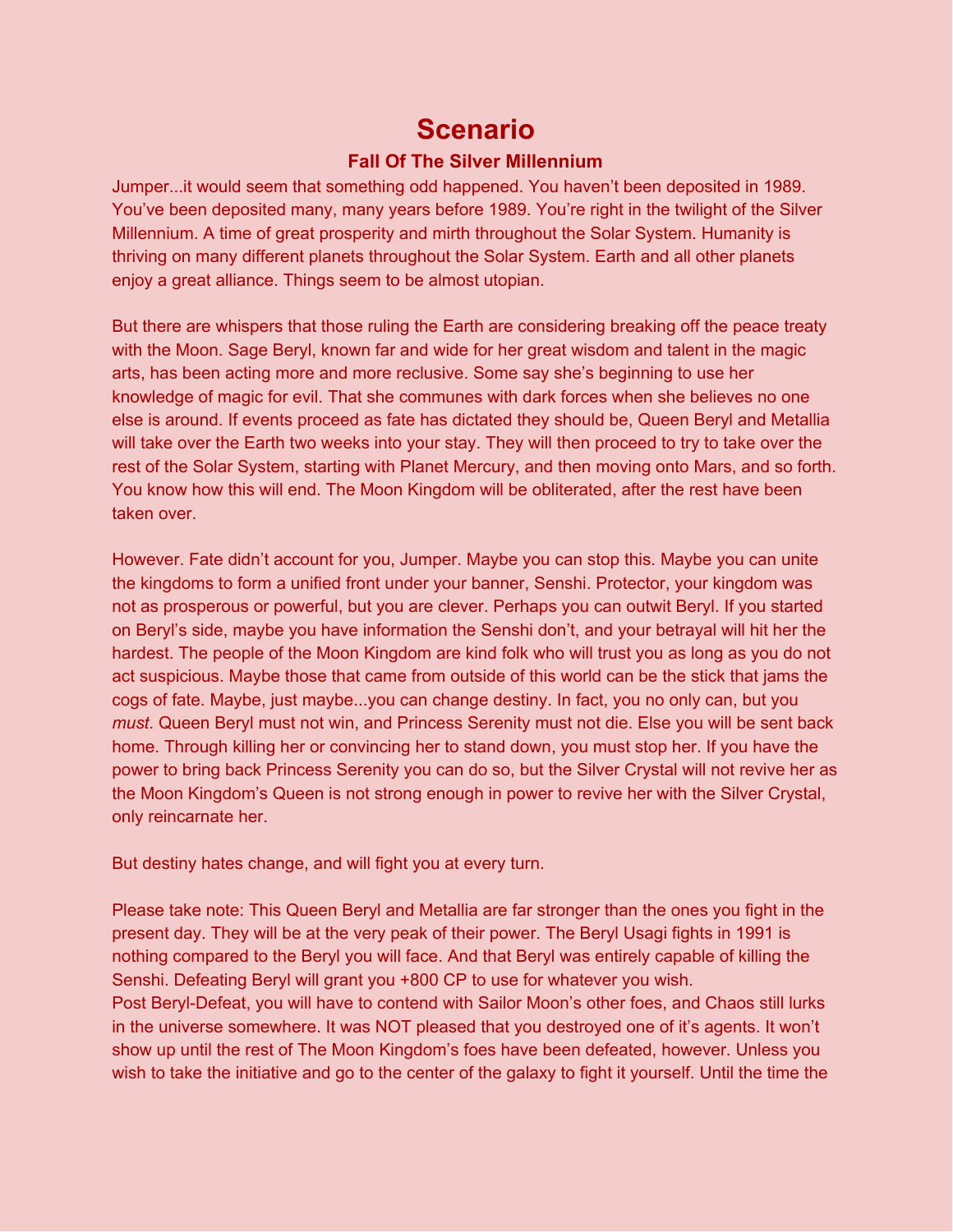jump would typically end if you did not take this Scenario, enjoy a long time living in the Silver Millennium, broken up with further interruptions from Usagi's foes.

The Dark Moon Kingdom in this new timeline comes from a future where Princess Serenity became Queen, and they also come from the penal planet of Nemesis. Chibi Usa will appear if Princess Serenity married anyone (even if they're a girl, as Moon Technology can make children from pure DNA.), with a similar backstory. She will appear a few months after you defeat Beryl from the future relative to her showing up in the past.

Pharaoh 90 will assault the Solar System, starting from the Outer Planets. Pharaoh 90 is weak in his usual form and will subtly try to harvest energy from people in the Outer Planets through a chain of schools. Sailor Saturn is at risk for possession by Mistress 9, an evil spirit that works with Pharaoh 90. If this happens, prepare for a tough fight.

Queen Nehellenia will return from being sealed on the Dark Side of the moon, under the guise of a travelling interplanetary circus. She is searching for life energy so she can find a means to take the Silver Crystal for herself.

And finally...Chaos. It heard about the Silver Crystal, and will be arriving after you defeat all it's agents in the form of these villains. Unless you head to the center of the galaxy yourself.

You will remain youthful during your stay here. You cannot die unless you are killed. In fact, as a minor side effect of your stay here, you will remain youthful and immune to all diseases and cannot die unless by the actions of someone else.

#### **Reach Past The Stars**

You've been placed at the height of the Silver Millennium, with one dream.

Humans must grow out of their cradle in the Solar System.

It's a shame that Queen Serenity, in all her wisdom, does not agree with your plan. She thinks that which exists past the edges of the solar system is too dangerous for humanity to live in. This is false and you know it. It is dangerous out there, but it's nothing the Moon Kingdom couldn't handle. But nothing you say can change her mind. All others shall side with her for now, but perhaps you can convince them to turn against her later on if you must.

It would seem that you will have to conquer the Moon Kingdom so this dream can be realized. For humanity's sake, it must go. You do not have to destroy it, but armed conflict is inevitable.

You will start the scenario with basic control over your kingdom if you're a Mysterious Protector or Sailor Senshi, an army waiting to conquer Earth if you're a Villain, or with Queen Beryl on your side for Drop-Ins.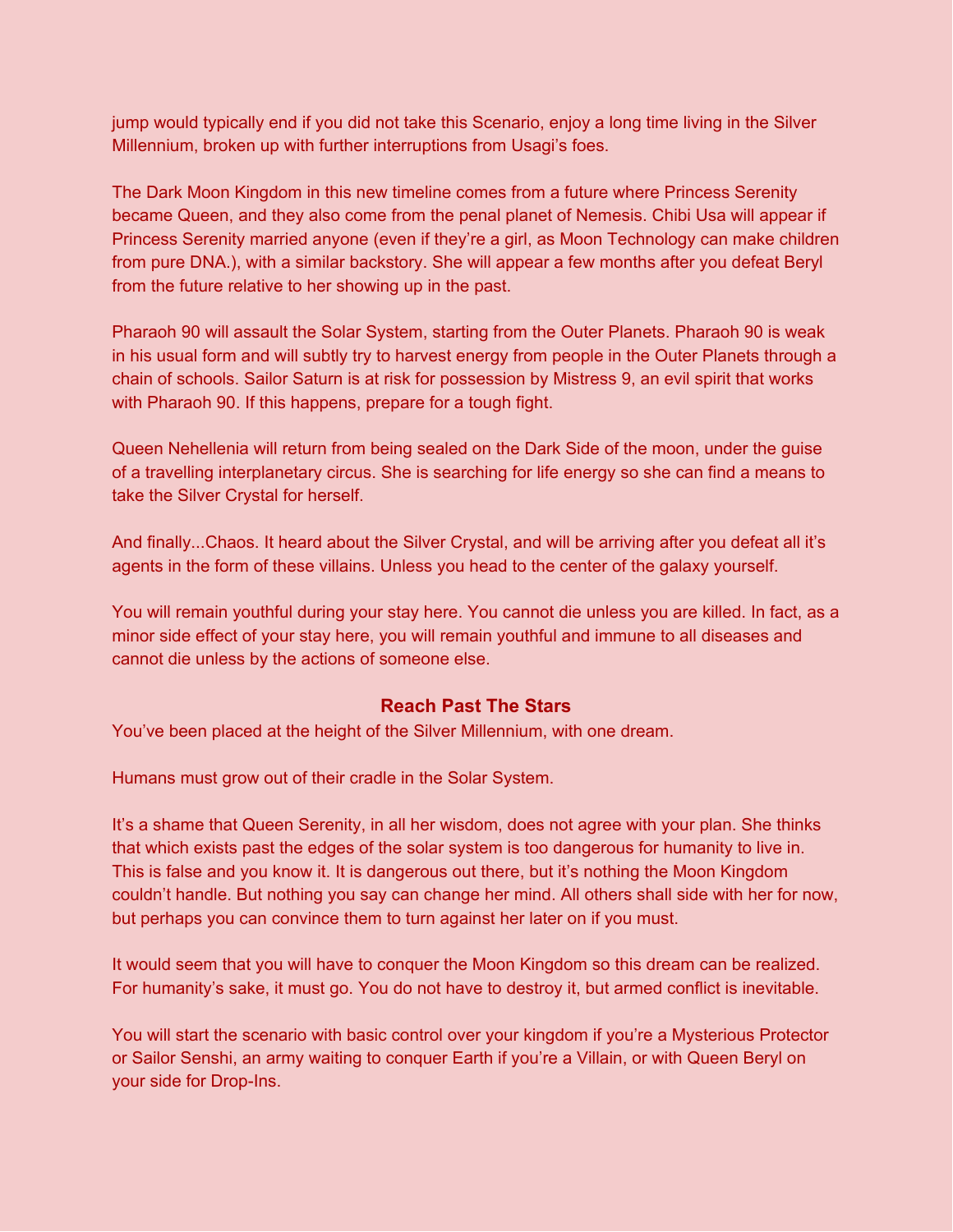You must take over Earth immediately on your first step. The Moon Kingdom won't be able to respond in time, hence why you must be quick about taking it over. Earth and the Moon Kingdom currently has much tension between the both of them (Through Earth's own doing), so it is unlikely the Moon Kingdom will come down and help Earth until it is too late if you are quick enough.

Only when you have completely taken over Earth may the Moon Kingdom finally take you seriously.

Queen Serenity will sense your out of universe nature and use the Silver Crystal to teleport the moon to the edge of the outer solar system to protect the Moon Kingdom. You are too much of a threat for now, and she must plan carefully for you. Serenity needs to think of a way to stop you. Earth's environment will suffer as it loses the moon (Such as the tides losing their regulation and other disastrous events), and the Inner Senshi will begin their assault. They will unleash the power inside the castles in great energy beams in their fight against your armies.

They also have armies. While an individual soldier is not as strong as a senshi, they still have sorcerers and magical warriors on their side. Plus the tech of the Silver Millennium. While none have the power of the Silver Crystal, their tech is highly advanced. You will have to beat them off with your army or get the senshi to join you. A fight may be unavoidable, but their deaths are not. Win them or your side or kill them. It's your decision. Every individual senshi has their own strengths and weaknesses. Mercury, for example, has probably the most advanced tech of the inners. Her world is close to the sun, but her people have mastered technology to such a degree that the world is a water paradise in spite of this. Mars's warriors have the best tactics, Venus has the best leadership, and Jupiter has the most strength in terms of raw power.

Mars is the most Earth-like out of all the planets, with water and mountains. Venus is a cloudy, rainforest like world where flowers bloom eternally.

Then, you must fight past the Asteroid Belt.

Some of Uranus's and Jupiter's forces have been waiting here to fight you. You must break past them to reach the outer planets.

Then you will hit Jupiter.

Jupiter is a gas giant where its people live in floating towns. They have had to build all vestiges of nature in this gas giant, giving them mastery of all ecology. Their cities and crops are the best in the inner planets

You must then pursue and beat off the Outer Senshi. Sailor Saturn will try to reset everything by lowing her glaive that kills everyone when cornered, so you must take her out first. Her planet is a world of endless farms, and it provides most of the food in the Silver Millennium.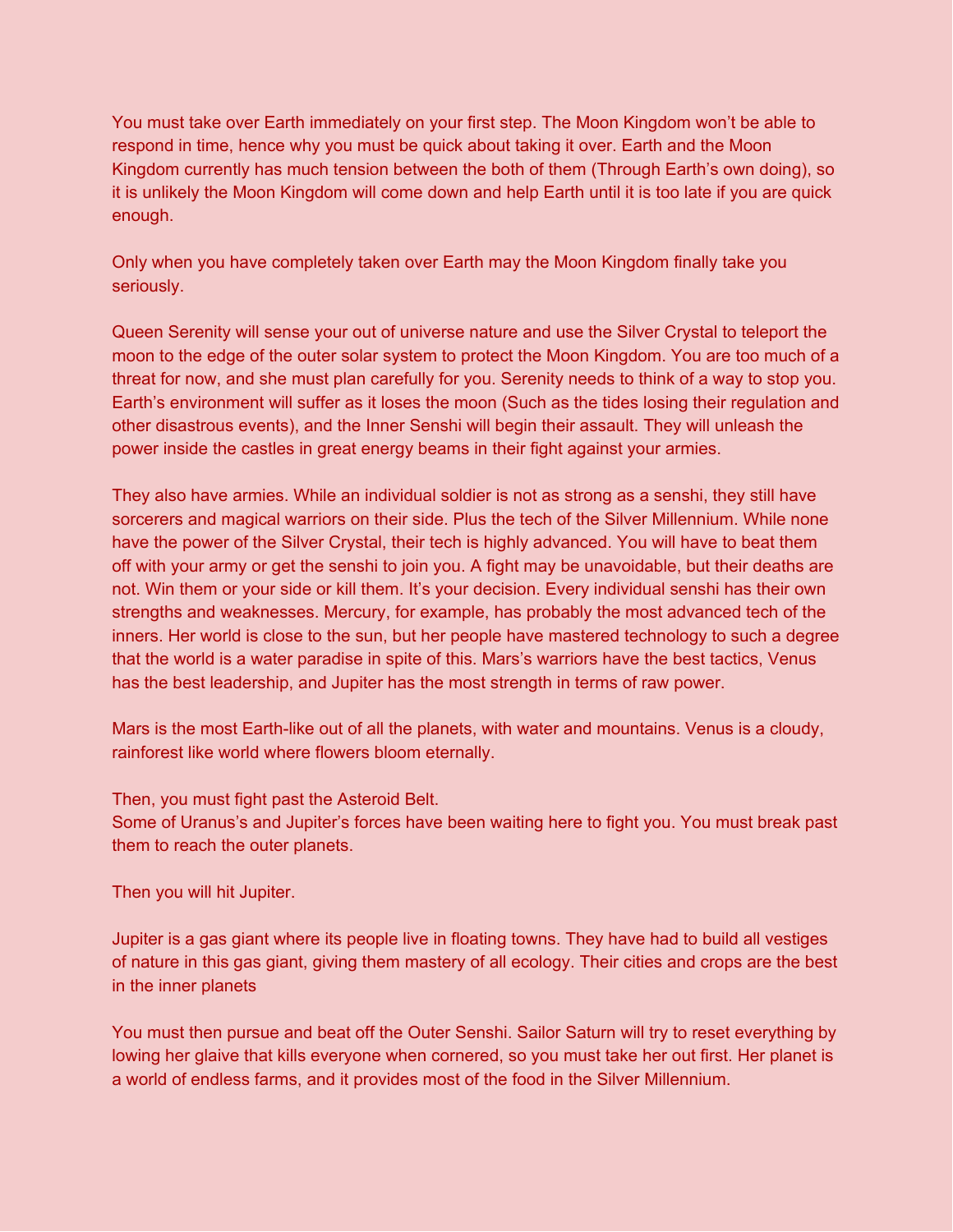Uranus and Neptune will appear, attempting to overwhelm you with their forces by teaming up. This will be the most difficult fight. Neptune is a planet that is more of a giant marble of water, with floating cities. Giant whale like creatures drift around the marble. Uranus, by contrast, is a world of eternal sandstorms ruled by various city states. Sailor Uranus does not rule it, but merely acts as its protector. You may have to run around here conquering the many city states than just expecting Uranus's allegiance or defeat to get the planet's support.

Pluto is known as the 'graveyard of the Silver Millennium' for the many tombs here on this small planet. Here are where the heroes of the past rest their bones. And Sailor Pluto has an army of highly advanced automatons, armed to the teeth. They are magitech, their cores consisting of the star seeds of the heroes buried here. For these heroes vowed to protect the Silver Millennium even after death.

Pluto will appear with this vast army of dead heroes. As the very first Senshi out of the Outers who fight invaders, her army is the strongest. Pluto is a gas giant just like the rest (even if in modern times it is small), but it has the most strength. Your army could also be very low on resources, considering how you have come this far whilst fighting the Senshi. It's not an unwinnable one.

Your final battle against the Moon Kingdom will be a harsh one. You may have gained strength during your battles against the Senshi, but this battle will still be a very difficult fight. This is the grand finale of the war, as Queen Serenity has gained the remaining forces in the Solar System that you have not defeated or haven't joined you, into a grand force that will take you down if you aren't careful about defeating them.

Once you have defeated her forces, Serenity will accept defeat in exchange for her people's lives. Accepting her defeating and letting everyone live will ensure cooperation.

Now you must settle the world outside of the Solar System. While it won't be for a while that you meet other civilizations, it would be nice to send out a signal for them to find to let them know you're here.

Colonize the outside of the Solar System. It may be difficult, as at first you may find very small asteroids to inhabit, but don't give up. Expand your empire. You'll meet many new foes, and possibly run into Usagi's foes from the path she was fated to follow.

Queen Beryl will betray you if she teamed up with you on your quest to fight the Moon Kingdom, and you will have to fight her. If she has not or she died, she will come back.

The Dark Moon Kingdom will pop up as a rebellion from a penal colony if you have those or as a rebellion from one of the fringe colonies if not.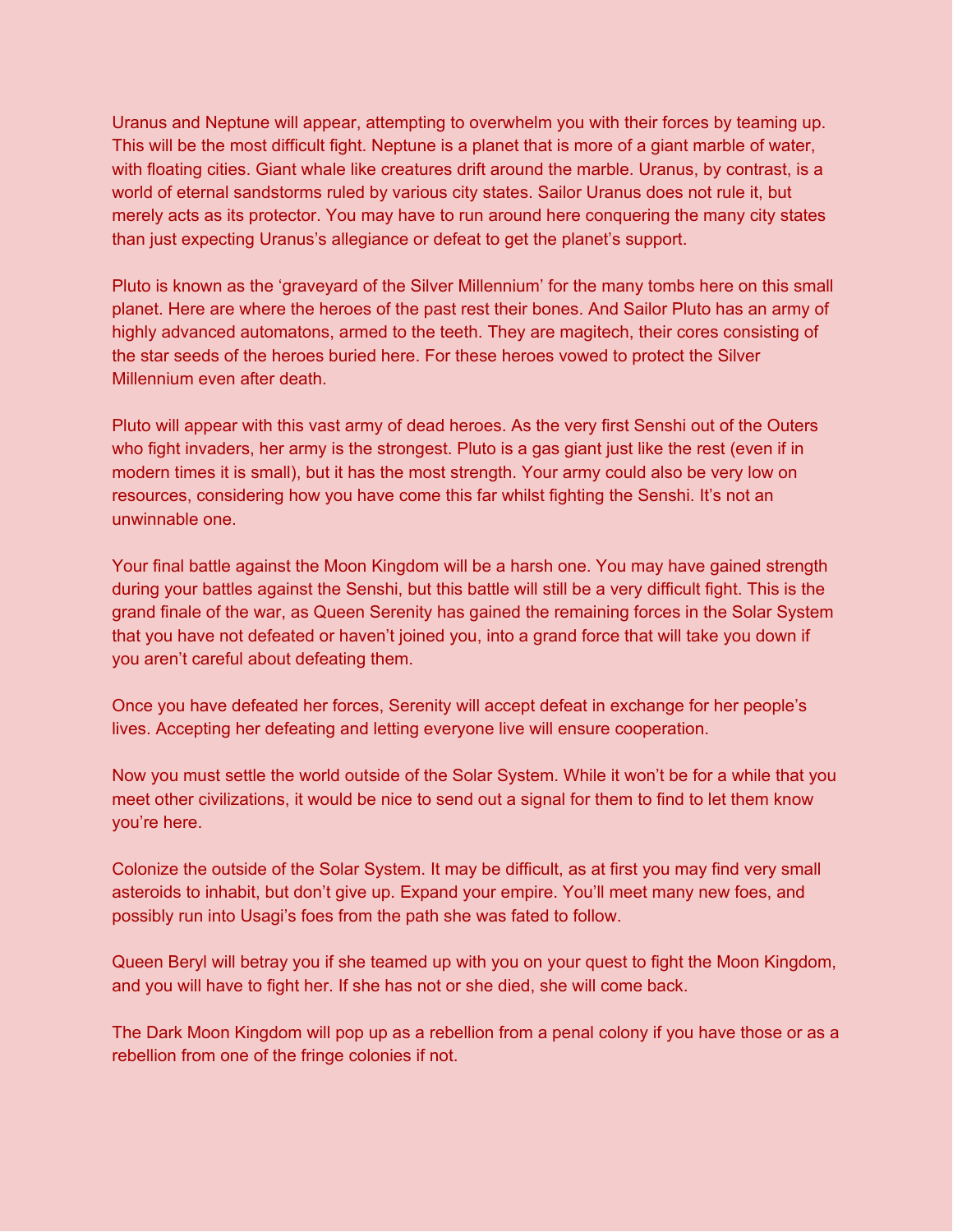A group of Saturn scientists will be led into fighting against you, their leader possessed by Pharoh 90, a being that infiltrates your Empire (And the first outside being you come in contact with if you haven't met other beings yet).

The Dark Moon Circus, led by Queen Nehelenia, will descend on your empire.

Finally, peace will reign on your empire. Unless you WANT Chaos to return. Taking the 'Foe of Chaos' drawback will make Chaos appear to fight your kingdom.

You get to keep your interplanetary empire as you go to other worlds. You have earned it.

# **Return**

Return home to your life before. This excitement is too much for you.

#### **Stay**

You live on in the prosperous Neo Silver Millennium when the time comes for Usagi to become Neo Queen Serenity. Or if you took over Earth, welcome to your new Dark Kingdom.

#### **Go**

Keep fighting in other worlds.

# **Notes**

#### **How To Truly Destroy Chaos**

Usagi wasn't able to purify Sailor Galaxia of Chaos's control, even with the godly power of the Silver Crystal. Chaos was not truly destroyed in canon, as the only way to destroy it was to destroy the Galaxy Cauldron, the source of all stars and life. Once it is destroyed, no new star can be created. As Chaos is the personification of all the collective evil of all known races from other planets, only by destroying the cauldron can one destroy Chaos. Usagi refused to do this, and instead shoved Chaos into the cauldron, destroying it for now. You don't have to permanently kill Chaos if you take the Foe of Chaos drawback, if you have the means to, you can also shove Chaos into the Galaxy Cauldron if other methods don't work for you. That will count as a defeat as far as the drawback is concerned.

#### **What Are Star Seeds?**

It's the equivalent to a soul in this world. Every sentient being and star and planet has a star seed. On the subject of what has a Star Seed and what doesn't; any sentient being within reason has a Star Seed. The reason the Sailor Senshi's star seeds are so important is because they're the most powerful star seeds. Outside of the jump, the same thing will happen as described below if you use Starseed Extraction.

Sentient objects could, theoretically, possess a star seed. Normally, a random person with no strong will turns into a phage, or basically a monster, upon losing their star seeds. The reason why removing normal people's star seeds turns them into monsters is because their weak star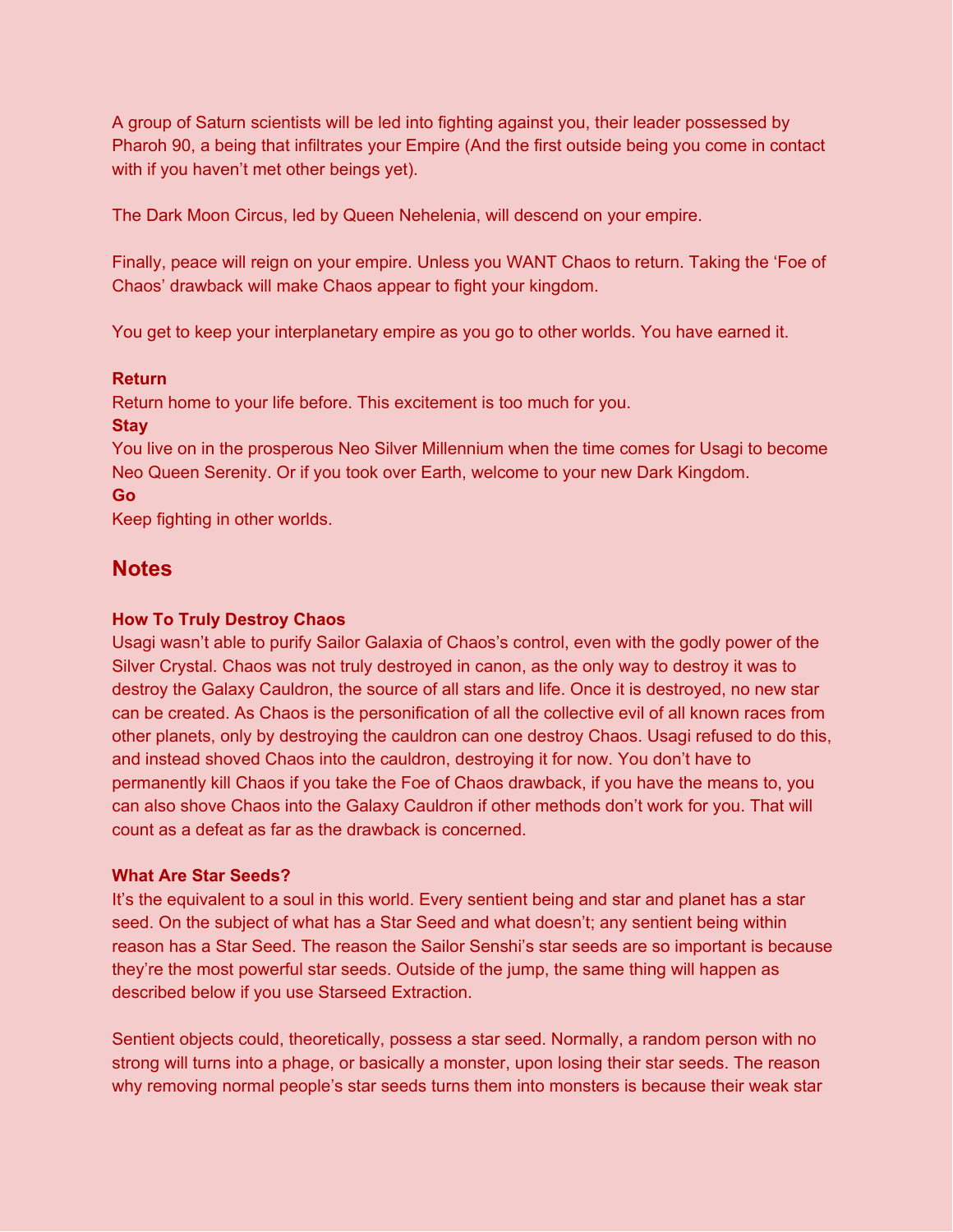seed cannot resist immediate corruption by the outside world. It is for this reason that a phage cannot be returned to normal by defeat in combat alone--one must heal or purify it first. Only Usagi can do this in the setting, but a decently powerful jumper could probably figure something out. Sufficiently powerful organic beings who have their star seeds removed fade away without turning into a phage, as their star seeds are strong enough to resist corruption.

In the case of sufficiently powerful non-organic beings like cybertronians or magical sentient swords getting their star seeds removed (Removing a cybertronian's star seed will also remove their spark) their bodies do not fade away and they do not become phages, but they do lose their power. The talking sword becomes a regular sword, the cybertronian becomes inanimate. A star seed is also used to reincarnate someone--if you keep someone's star seed and use it for stuff, they cannot reincarnate naturally.

The Silver Crystal is Usagi's Star Seed and if you steal it or break it, she will die. I'm not trying to limit you. That's literally what happens when she loses the Silver Crystal or it breaks in canon. She dies.

For the Fall of The Silver Millennium and Reach Past The Stars scenarios just fanwank how long you're going to be there. I don't really mind if you stay there for a short while or a long while.

#### **Can I be Sailor Mau and/or Sailor Corvus?**

Sure! You may start the jump out as a reborn version of those two if you choose one of them. If you are, you can say that the sailor senshi of those planets, despite being killed and their star seeds stolen by Sailor Galaxia's minion, somehow escaped her grip and fled to Earth, attracted by the Silver Crystal's power and taking solace under it. Galaxia has been in business for a long time, so I think it's reasonable to say an escaped Star Seed was able to grow to maturity during that time.

Now, if you're doing any of the scenarios, the same will apply, except that you'll be the actual Sailor Mau or Corvus instead of their reborn star seeds, as Galaxia had not reached the planets that time. For the purposes of these Scenarios, we're going to assume that Mau or Corvus are close planets to the Solar System.

You may in fact be any of the Sailor Senshi from the planets that Galaxia destroyed, as escaped star seeds.

#### **Changelog**

**0.5** Added some new perks like Energy Absorption and Nimble Paws, made sure to add a lot more villain stuff. Added a clarification that canon events that kill everyone in the universe won't end your chain if you lack 1ups if Usagi revives everyone. Nerfed some stuff, toned down the